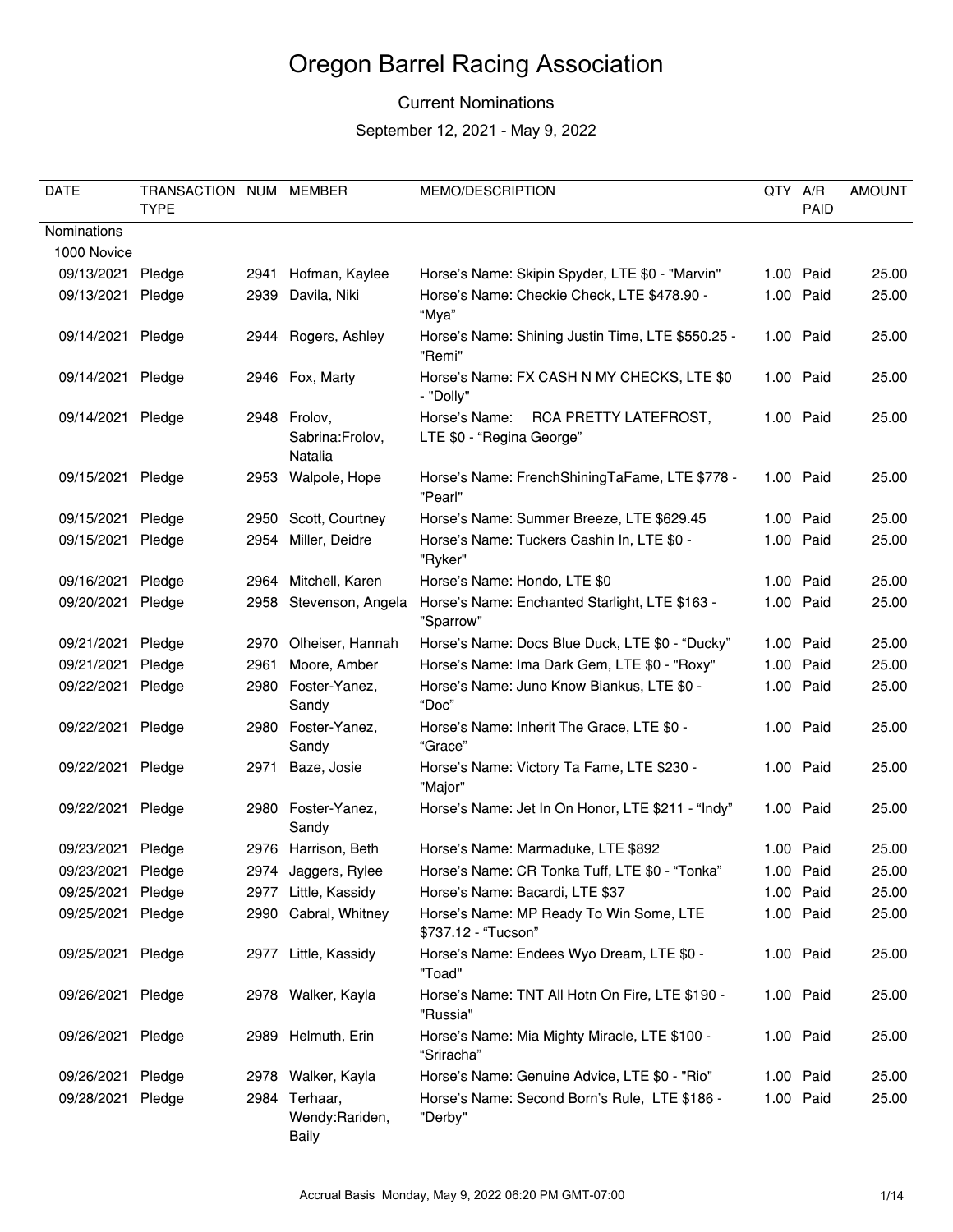### Current Nominations

| <b>DATE</b>       | TRANSACTION NUM MEMBER |      |                            | <b>MEMO/DESCRIPTION</b>                                      | QTY A/R |           | <b>AMOUNT</b> |
|-------------------|------------------------|------|----------------------------|--------------------------------------------------------------|---------|-----------|---------------|
|                   | <b>TYPE</b>            |      |                            |                                                              |         | PAID      |               |
| 10/04/2021        | Pledge                 |      | 3009 Guscette, Julia       | Horse's Name: Run Lady Run, LTE \$0 - "Lady"                 | 1.00    | Paid      | 25.00         |
| 10/05/2021        | Pledge                 |      | 3011 Gibbs, Karen          | Horse's Name: CB Sweet Child Mine, LTE \$501 -<br>"Gigi"     |         | 1.00 Paid | 25.00         |
| 10/08/2021        | Pledge                 | 3047 | Dean, Zoey                 | Horse's Name: Iris LTE \$0                                   |         | 1.00 Paid | 25.00         |
| 10/09/2021        | Pledge                 |      | 3015 Miles, TJ             | Horse's Name: Rollin N Gold N Fame, LTE \$0 -<br>"Roland"    |         | 1.00 Paid | 25.00         |
| 10/10/2021        | Pledge                 |      | 3026 Courtney, April       | Horse's Name: Addy, LTE \$0                                  |         | 1.00 Paid | 25.00         |
| 10/10/2021        | Pledge                 |      | 3028 Kaseberg, Hollee      | Horse's Name: Annie, LTE \$913.24                            |         | 1.00 Paid | 25.00         |
| 10/10/2021        | Pledge                 | 3021 | Broadhurst, Ruth           | Horse's Name: Ticket, LTE \$96                               |         | 1.00 Paid | 25.00         |
| 10/10/2021        | Pledge                 |      | 3016 Westwood,<br>Cheyenne | Horse's Name: LMP Lucky Stetson, LTE \$789 -<br>"Buck"       |         | 1.00 Paid | 25.00         |
| 10/10/2021        | Pledge                 |      | 3049 Whynot, Kaylee        | Horse's Name: Dats A Tuf n Busy, LTE \$339 -<br>"Chip"       |         | 1.00 Paid | 25.00         |
| 10/10/2021        | Pledge                 |      | 3049 Whynot, Kaylee        | Horse's Name: Bugatti, LTE \$905                             |         | 1.00 Paid | 25.00         |
| 10/10/2021        | Pledge                 |      | 3043 Teeters, Caylee       | Horse's Name: Peppers Last Dude, LTE \$34 -<br>"Chex"        |         | 1.00 Paid | 25.00         |
| 10/10/2021        | Pledge                 |      | 3055 Wells, Marjorie       | Horse's Name: Bound to Rise, LTE \$50 - "Harrey"             |         | 1.00 Paid | 25.00         |
| 10/10/2021        | Pledge                 |      | 3052 Johnson, Nicolle      | Horse's Name: Britt, LTE \$0                                 |         | 1.00 Paid | 25.00         |
| 10/10/2021        | Pledge                 |      | 3039 James, Valerie        | Horse's Name: Wanna Cash a Check, LTE<br>\$827.24 - "Rookie" |         | 1.00 Paid | 25.00         |
| 10/10/2021        | Pledge                 |      | 3051 Searls, Stephanie     | Horse's Name: Little Dun Starlight, LTE \$140 -<br>"Toby"    |         | 1.00 Paid | 25.00         |
| 10/11/2021        | Pledge                 |      | 3044 Sauvageau,<br>Ainsley | Horse's Name: Famous Friday, LTE \$600 - "Sage"              |         | 1.00 Paid | 25.00         |
| 10/13/2021        | Pledge                 | 3071 | Ingham, Lillyanna          | Horse's Name: Millie, LTE \$0                                |         | 1.00 Paid | 25.00         |
| 10/13/2021        | Pledge                 |      | 3072 Herinckx, Taylor      | Horse's Name: Platinum Impression, LTE \$76 -<br>"Popcorn"   |         | 1.00 Paid | 25.00         |
| 10/13/2021        | Pledge                 |      | 3073 Kemper, Keisha        | Horse's Name: Duncan, LTE \$0                                |         | 1.00 Paid | 25.00         |
| 10/16/2021        | Pledge                 |      | 3109 Foster, Linnea        | Horse's Name: Zulow, LTE \$520                               |         | 1.00 Paid | 25.00         |
| 10/16/2021        | Pledge                 |      | 3111 Sandberg, Jessica     | Horse's Name: VR No Lion I'm Famous, LTE \$474<br>- "Roar"   |         | 1.00 Paid | 25.00         |
| 10/16/2021 Pledge |                        |      | 3112 Pack, Debbie          | Horse's Name: Falcon Judge Rules, LTE \$0 -<br>"Ruler"       |         | 1.00 Paid | 25.00         |
| 10/16/2021        | Pledge                 |      | 3064 Johnson, Shawna       | Horse's Name: Dualin Perks, LTE \$0 - "Dually"               |         | 1.00 Paid | 25.00         |
| 10/17/2021        | Pledge                 |      | 3067 Lopez, Jody           | Horse's Name: Lil AJ, LTE \$0                                |         | 1.00 Paid | 25.00         |
| 10/18/2021        | Pledge                 |      | 3070 Henderson,<br>Amanda  | Horse's Name: CD's Lunar Eclipse, LTE \$0 -<br>"Eclipse"     |         | 1.00 Paid | 25.00         |
| 10/20/2021        | Pledge                 |      | 3092 Westwood, Vickie      | Horse's Name: Jess Rockin My Socks, LTE \$0 -<br>"Rocky"     |         | 1.00 Paid | 25.00         |
| 10/20/2021        | Pledge                 |      | 3092 Westwood, Vickie      | Horse's Name: EPH Streakin Orphan, LTE \$225 -<br>"Elvis"    |         | 1.00 Paid | 25.00         |
| 10/21/2021        | Pledge                 |      | 3069 Brant, Lacie          | Horse's Name: Can't Tag Shotgun, LTE \$545 -<br>"Gunnar"     |         | 1.00 Paid | 25.00         |
| 10/21/2021 Pledge |                        |      | 3091 Strader, Clarissa     | Horse's Name: CR Hez All That Jaz, LTE \$0 -<br>"Dually"     |         | 1.00 Paid | 25.00         |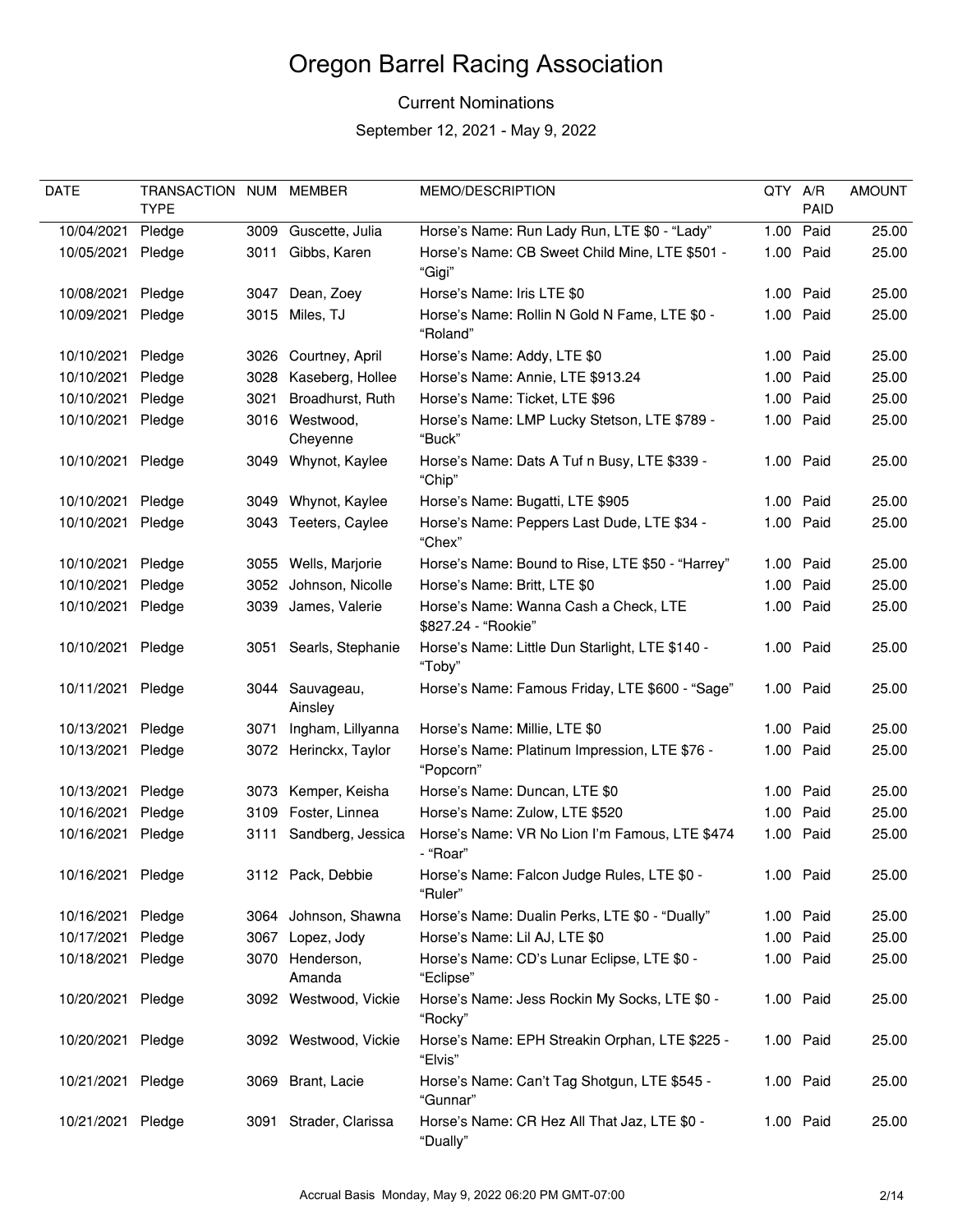### Current Nominations

| DATE              | TRANSACTION NUM MEMBER |      |                                             | MEMO/DESCRIPTION                                               | QTY A/R |             | <b>AMOUNT</b> |
|-------------------|------------------------|------|---------------------------------------------|----------------------------------------------------------------|---------|-------------|---------------|
|                   | <b>TYPE</b>            |      |                                             |                                                                |         | <b>PAID</b> |               |
| 10/21/2021        | Pledge                 |      | 3087 Groce, Brandy                          | Horse's Name: Zee, LTE \$916.21                                | 1.00    | Paid        | 25.00         |
| 10/23/2021        | Pledge                 |      | 3094 Nicole Schrock                         | Horse's Name: Lena Old Hollywood, LTE \$542 -<br>"Skylla"      |         | 1.00 Paid   | 25.00         |
| 10/26/2021        | Pledge                 |      | 3097 Burdock, Garland                       | Horse's Name: Blazin Fire Bug, LTE \$0 - "Bernice"             |         | 1.00 Paid   | 25.00         |
| 11/05/2021        | Pledge                 |      | 3114 Stanley, Danielle                      | Horse's Name: FC French Prince, LTE \$0 -<br>"Prince"          |         | 1.00 Paid   | 25.00         |
| 11/06/2021        | Pledge                 |      | 3120 Courtney, April                        | Horse's Name: Dashin Colonel, LTE \$150 -<br>"Colonel"         |         | 1.00 Paid   | 25.00         |
| 11/06/2021        | Pledge                 |      | 3117 Lovejoy, Shelby                        | Horse's Name: Lenas Queen of Harts, LTE \$540 -<br>"Tiki"      |         | 1.00 Paid   | 25.00         |
| 11/11/2021        | Pledge                 |      | 3126 Turner, Toni                           | Horse's Name: Dawn Winds Clarity, LTE \$20 -<br>"Clarity"      |         | 1.00 Paid   | 25.00         |
| 11/15/2021        | Pledge                 | 3128 | Miller, Gretchen                            | Horse's Name: Meowser, LTE \$0                                 |         | 1.00 Paid   | 25.00         |
| 11/15/2021        | Pledge                 | 3128 | Miller, Gretchen                            | Horse's Name: Lions Grey Star, LTE \$0 -<br>"Scandal"          |         | 1.00 Paid   | 25.00         |
| 11/16/2021        | Pledge                 |      | 3133 Etzel, Mary                            | Horse's Name: Docs Fanzie Bar, LTE \$0                         |         | 1.00 Paid   | 25.00         |
| 11/16/2021        | Pledge                 |      | 3134 VanBergen, Kym                         | Horse's Name: Smarty Pants on Fire, LTE \$0 -<br>"Phoebe"      |         | 1.00 Paid   | 25.00         |
| 11/16/2021        | Pledge                 |      | 3132 Schrunk,<br>Cassandra                  | Horse's Name: Jane, LTE \$0                                    |         | 1.00 Paid   | 25.00         |
| 11/19/2021        | Pledge                 |      | 3131 Gonzales,<br>Becky: Gonzales,<br>Kylie | Horse's Name: Lindsey Meyer, LTE \$0 - "Lindsey"               |         | 1.00 Paid   | 25.00         |
| 11/20/2021        | Pledge                 | 3141 | Djoseland, Marcie                           | Horse's Name: Miracle Rey Rose, LTE \$0 - "Rosa"               |         | 1.00 Paid   | 25.00         |
| 11/20/2021        | Pledge                 |      | 3142 Abatie, Jessica                        | Horse's Name: Moonshine, LTE \$0                               |         | 1.00 Paid   | 25.00         |
| 11/20/2021        | Pledge                 |      | 3140 Herb, Brittany                         | Horse's Name: Remington, LTE \$296                             |         | 1.00 Paid   | 25.00         |
| 11/21/2021        | Pledge                 |      | 3143 Johnson, Makayla                       | Horse's Name: Playin Royal Pistol, LTE \$0 -<br>"Pistol"       |         | 1.00 Paid   | 25.00         |
| 11/21/2021        | Pledge                 |      | 3144 Mitchell, Kailey                       | Horse's Name: Indian Stoplight, LTE \$300                      |         | 1.00 Paid   | 25.00         |
| 12/02/2021        | Pledge                 | 3151 | Miles, TJ                                   | Horse's Name: Bid My Blues Goodbye, LTE<br>\$616.60 - "Stella" |         | 1.00 Paid   | 25.00         |
| 12/04/2021        | Pledae                 |      | 3168 Clement, Marybeth                      | Horse's Name: Homie, LTE \$59                                  |         | 1.00 Paid   | 25.00         |
| 12/20/2021        | Pledge                 |      | 3165 Hinson, Shonna                         | Horse's Name: High Rollin Jigs, LTE \$127 - "Jigs"             |         | 1.00 Paid   | 25.00         |
| 01/09/2022 Pledge |                        |      | 3178 Muir, Taylor                           | Horse's Name: French Cadillac, LTE \$0 -<br>"Chrome"           |         | 1.00 Paid   | 25.00         |
| 01/23/2022 Pledge |                        | 3181 | Miller, Gretchen                            | Horse's Name: Illegal Fling, LTE \$0 - "Bugatti"               |         | 1.00 Paid   | 25.00         |
| 01/23/2022 Pledge |                        |      | 3183 Cornett, Riann                         | Horse's Name: No Way in Hail, LTE \$479 -<br>"Tequila"         |         | 1.00 Paid   | 25.00         |
| 01/23/2022 Refund |                        |      | 3182 Miller, Gretchen                       | Horse's Name: Meowser                                          | $-1.00$ |             | $-25.00$      |
| 01/23/2022 Refund |                        | 3182 | Miller, Gretchen                            | Horse's Name: Scandal                                          | $-1.00$ |             | $-25.00$      |
| 02/07/2022 Pledge |                        | 3209 | Hughes, Arley                               | Horse's Name: I Gott Chrome, LTE \$0 - "Duke"                  |         | 1.00 Paid   | 25.00         |
| 02/12/2022 Pledge |                        | 3206 | Dierickx, Janis                             | Horse's Name: Juno Dats It, LTE \$0 - "Hot Rod"                |         | 1.00 Paid   | 25.00         |
| 02/12/2022 Pledge |                        | 3208 | Ballstadt, Tasha                            | Horse's Name: Go Getter Back, LTE \$22 - "Kipa"                |         | 1.00 Paid   | 25.00         |
| 03/17/2022 Pledge |                        | 3228 | Culp, Amelia                                | Horse's Name: Blessing, LTE \$200                              |         | 1.00 Paid   | 25.00         |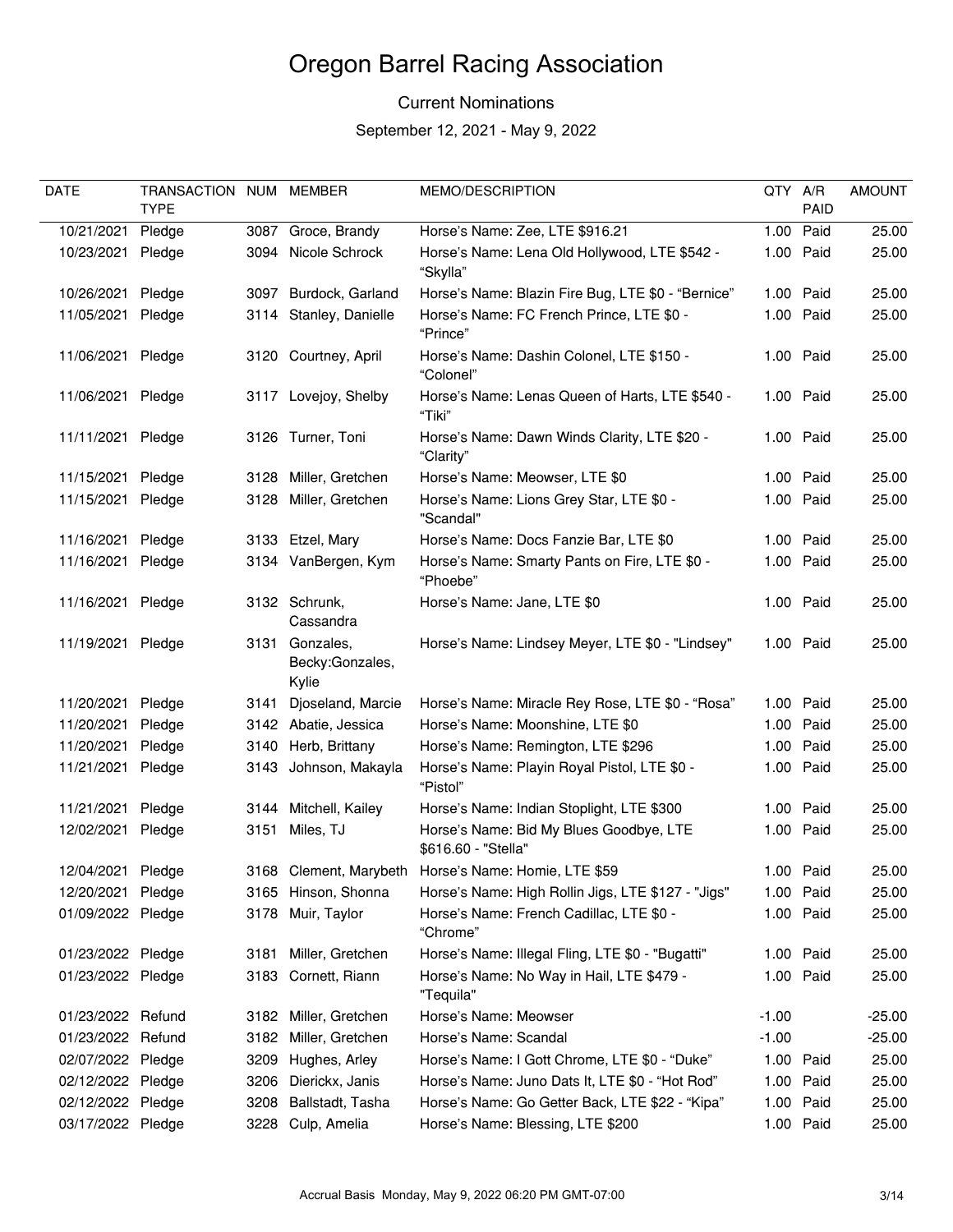### Current Nominations

| <b>DATE</b>           | TRANSACTION NUM MEMBER<br><b>TYPE</b> |      |                                         | MEMO/DESCRIPTION                                                | QTY A/R | PAID      | <b>AMOUNT</b> |
|-----------------------|---------------------------------------|------|-----------------------------------------|-----------------------------------------------------------------|---------|-----------|---------------|
| 03/19/2022 Pledge     |                                       |      | 3231 Purdy, Ellie                       | Horse's Name: KL Playin Judge, LTE \$295 -<br>"Arrow"           | 1.00    | Paid      | 25.00         |
| 03/19/2022 Pledge     |                                       | 3225 | Bills, Reagan                           | Horse's Name: Rocket, LTE \$250                                 |         | 1.00 Paid | 25.00         |
| 03/24/2022 Pledge     |                                       | 3227 | Bertrand, Tara                          | Horse's Name: Cash Me Outbac, LTE \$0 - "Nash"                  | 1.00    | Paid      | 25.00         |
| Total for 1000 Novice |                                       |      |                                         |                                                                 | 83.00   |           | \$2,075.00    |
| 3500 Novice           |                                       |      |                                         |                                                                 |         |           |               |
| 09/13/2021 Pledge     |                                       |      | 2940 Etzel, Mary                        | Horses Name: Peppy Little Reno, LTE \$2443.68 -<br>"Reno"       |         | 1.00 Paid | 25.00         |
| 09/14/2021            | Pledge                                |      | 2945 Suing, Emma                        | Horses Name: One Hot Potato, LTE \$1,900 -<br>"Gnocchi"         |         | 1.00 Paid | 25.00         |
| 09/14/2021            | Pledge                                |      | 2943 Frolov, Sabrina                    | Horses Name: Cutty's Liberty Bell, LTE \$1,900 -<br>"Libby"     |         | 1.00 Paid | 25.00         |
| 09/14/2021 Pledge     |                                       |      | 2942 Berreth, Courtney                  | Horses Name: Winridge Sierra, LTE \$2,168.58 -<br>"Sierra"      |         | 1.00 Paid | 25.00         |
| 09/15/2021            | Pledge                                |      | 2949 Chike, Stephanie                   | Horse's Name: Kiss My Honey Buns, LTE<br>\$3352.57 - "Billy"    |         | 1.00 Paid | 25.00         |
| 09/17/2021            | Pledge                                |      | 2956 Fitz-Gustafson,<br>Heather         | Horses Name: JC Seventh Te, LTE \$1910.55 -<br>"Dakota"         |         | 1.00 Paid | 25.00         |
| 09/20/2021            | Pledge                                |      | 2972 Courtney Schudel                   | Horses Name: Streaking Sydney, LTE \$2771.33 -<br>"Betty"       |         | 1.00 Paid | 25.00         |
| 09/21/2021            | Pledge                                |      | 2962 Stewart, Marcie                    | Horses Name: Command the Casino, LTE<br>\$1427.44 - "Chili"     |         | 1.00 Paid | 25.00         |
| 09/24/2021            | Pledge                                |      | 2983 Harris, Melanie                    | Horses Name: SX Kammy Two Drift, LTE<br>\$1139.58 - "Willow"    |         | 1.00 Paid | 25.00         |
| 09/25/2021            | Pledge                                |      | 2987 Brandy Schanno                     | Horses Name: Tangyote Chex, LTE \$2593.30 -<br>"Larry"          |         | 1.00 Paid | 25.00         |
| 09/25/2021            | Pledge                                |      | 2986 Moe, Jaclyn                        | Horses Name: All Rise For The Judge, LTE<br>\$2442.20 - "Beans" |         | 1.00 Paid | 25.00         |
| 10/01/2021            | Pledge                                |      | 3012 Stanley, Danielle                  | Horses Name: TK Hell On Wheels, LTE \$2,842.94<br>- "Diablo"    |         | 1.00 Paid | 25.00         |
| 10/02/2021            | Pledge                                |      | 3000 Howell, Tina                       | Horse's Name: Peppy's First Corona, LTE \$1107 -<br>"Cronus"    |         | 1.00 Paid | 25.00         |
| 10/05/2021            | Pledge                                |      | 3011 Gibbs, Karen                       | Horses Name: Sparks My Hayday, LTE \$1,087 -<br>"Peaches"       |         | 1.00 Paid | 25.00         |
| 10/08/2021            | Pledge                                |      | 3050 Howard, Dani                       | Horses Name: I'm A Twisted Sister, LTE \$2701.82<br>- "Sister"  |         | 1.00 Paid | 25.00         |
| 10/10/2021            | Pledge                                |      | 3018 Bender,<br>Tonya:Bender,<br>Claire | Horses Name: FX Fire Up Chex, LTE \$1235 - "<br>Ishta"          |         | 1.00 Paid | 25.00         |
| 10/10/2021            | Pledge                                | 3040 | Burdock, Garland                        | Horses Name: Cash In My Fame, LTE \$2104.69 -<br>"Bucket"       |         | 1.00 Paid | 25.00         |
| 10/10/2021            | Pledge                                |      | 3048 Trachsel, Bailey                   | Horses Name: Sam's Smarty, LTE \$ unknown -<br>"Smarty"         |         | 1.00 Paid | 25.00         |
| 10/12/2021            | Pledge                                |      | 3031 Olheiser, Hailee                   | Horses Name: Stryke Dat Leo Cat, LTE \$1300 -<br>"Stryker"      |         | 1.00 Paid | 25.00         |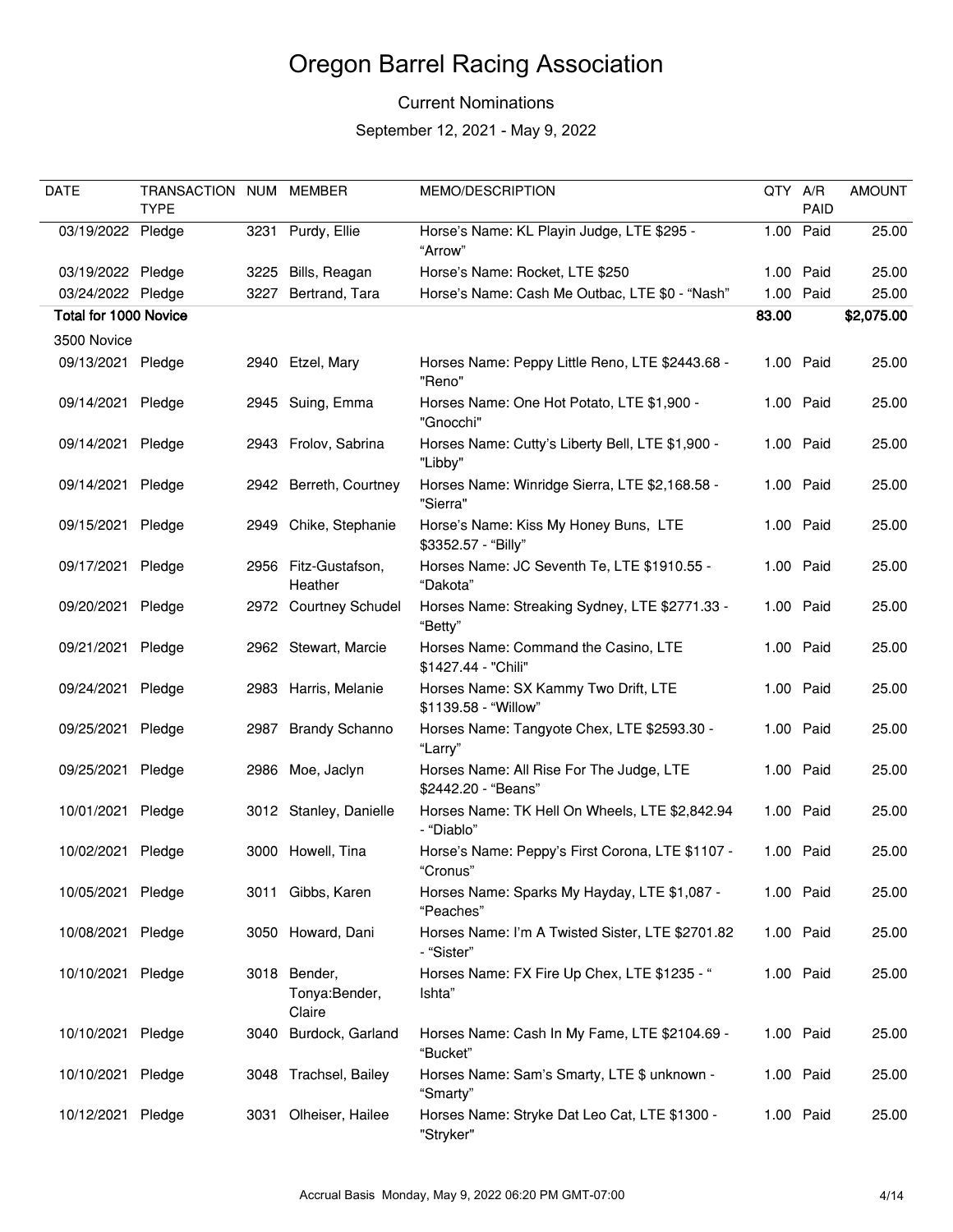### Current Nominations

| DATE                  | TRANSACTION NUM MEMBER |      |                                            | <b>MEMO/DESCRIPTION</b>                                    | QTY A/R |           | <b>AMOUNT</b> |
|-----------------------|------------------------|------|--------------------------------------------|------------------------------------------------------------|---------|-----------|---------------|
|                       | <b>TYPE</b>            |      |                                            |                                                            |         | PAID      |               |
| 10/14/2021            | Pledge                 |      | 3042 Belcher, Emma                         | Horses Name: Cody's Cajun Kitty, LTE unknown -<br>"Ruby"   |         | 1.00 Paid | 25.00         |
| 10/16/2021 Pledge     |                        |      | 3062 Miller, Gretchen                      | Horses Name: Tm Freakin Streakin, LTE \$2336 -<br>"Elmer"  |         | 1.00 Paid | 25.00         |
| 10/21/2021            | Pledge                 |      | 3089 Hardin, Stacey                        | Horses Name: Eyesa Biankus Blurr, LTE \$ - "Lucy"          |         | 1.00 Paid | 25.00         |
| 10/21/2021            | Pledge                 |      | 3077 Paluck, Mahrisa                       | Horses Name: I'll Be a Begonia, LTE \$3,306.80 -<br>"Lena" |         | 1.00 Paid | 25.00         |
| 11/19/2021 Pledge     |                        |      | 3130 Zellner, Elisha                       | Horses Name: My Pal Sully, LTEZ \$1023 - "Sully"           |         | 1.00 Paid | 25.00         |
| 02/12/2022 Pledge     |                        |      | 3210 Crowley, Kelli                        | Horses Name: CR Little Peppy Chic, LTE \$1500 -<br>"Chic"  |         | 1.00 Paid | 25.00         |
| 03/10/2022 Pledge     |                        |      | 3219 Mathews, Joy                          | Horses Name: Docs Freckles Law, LTE \$2350 -<br>"Lucy"     |         | 1.00 Paid | 25.00         |
| 03/19/2022 Pledge     |                        |      | 3231 Purdy, Ellie                          | Horses Name: Packin Dynamite, LTE \$1,688 -<br>"Rambo"     |         | 1.00 Paid | 25.00         |
| 05/02/2022 Pledge     |                        |      | 3256 Collar, Denise                        | Horses Name: Miss Peppy Chex, LTE \$3364.43 -<br>"Jazz"    |         | 1.00 Paid | 25.00         |
| Total for 3500 Novice |                        |      |                                            |                                                            | 28.00   |           | \$700.00      |
| 4D                    |                        |      |                                            |                                                            |         |           |               |
| 09/12/2021            | Pledge                 |      | 2968 Nelson, Deanna                        | Horse 1                                                    |         | 1.00 Paid | 25.00         |
| 09/12/2021            | Pledge                 |      | 2957 Roll, Melissa                         | Horse 1                                                    |         | 1.00 Paid | 25.00         |
| 09/13/2021            | Pledge                 | 2939 | Davila, Niki                               | Horse 1                                                    |         | 1.00 Paid | 25.00         |
| 09/13/2021            | Pledge                 | 2941 | Hofman, Kaylee                             | Horse 1                                                    |         | 1.00 Paid | 25.00         |
| 09/13/2021            | Pledge                 | 2940 | Etzel, Mary                                | Horse 1                                                    |         | 1.00 Paid | 25.00         |
| 09/13/2021            | Pledge                 | 2939 | Davila, Niki                               | Horse 2                                                    |         | 1.00 Paid | 25.00         |
| 09/14/2021            | Pledge                 | 2943 | Frolov, Sabrina                            | Horse 1                                                    |         | 1.00 Paid | 25.00         |
| 09/14/2021            | Pledge                 | 2944 | Rogers, Ashley                             | Horse 1                                                    |         | 1.00 Paid | 25.00         |
| 09/14/2021            | Pledge                 |      | 2946 Fox, Marty                            | Horse 1                                                    |         | 1.00 Paid | 25.00         |
| 09/14/2021            | Pledge                 |      | 2946 Fox, Marty                            | Horse 2                                                    |         | 1.00 Paid | 25.00         |
| 09/14/2021            | Pledge                 |      | 2945 Suing, Emma                           | Horse 1                                                    |         | 1.00 Paid | 25.00         |
| 09/14/2021            | Pledge                 |      | 2948 Frolov,<br>Sabrina:Frolov,<br>Natalia | Horse 1                                                    |         | 1.00 Paid | 25.00         |
| 09/14/2021            | Pledge                 |      | 2942 Berreth, Courtney                     | Horse 1                                                    |         | 1.00 Paid | 25.00         |
| 09/14/2021            | Pledge                 |      | 2947 Conley, Christine                     | Horse 1                                                    |         | 1.00 Paid | 25.00         |
| 09/15/2021            | Pledge                 |      | 2952 Lantz, Paige                          | Horse 1                                                    |         | 1.00 Paid | 25.00         |
| 09/15/2021            | Pledge                 | 2967 | Case, Romy                                 | Horse 2                                                    |         | 1.00 Paid | 25.00         |
| 09/15/2021            | Pledge                 |      | 2967 Case, Romy                            | Horse 1                                                    |         | 1.00 Paid | 25.00         |
| 09/15/2021            | Pledge                 | 2949 | Chike, Stephanie                           | Horse 1                                                    |         | 1.00 Paid | 25.00         |
| 09/15/2021            | Pledge                 | 2951 | Brewer,<br>Meredith:Brewer,<br>Teagan      | Horse 1                                                    |         | 1.00 Paid | 25.00         |
| 09/15/2021            | Pledge                 | 2950 | Scott, Courtney                            | Horse 1                                                    |         | 1.00 Paid | 25.00         |
| 09/15/2021            | Pledge                 | 2966 | Miller, Kathy                              | Horse 1                                                    |         | 1.00 Paid | 25.00         |
| 09/15/2021            | Pledge                 |      | 2953 Walpole, Hope                         | Horse 1                                                    |         | 1.00 Paid | 25.00         |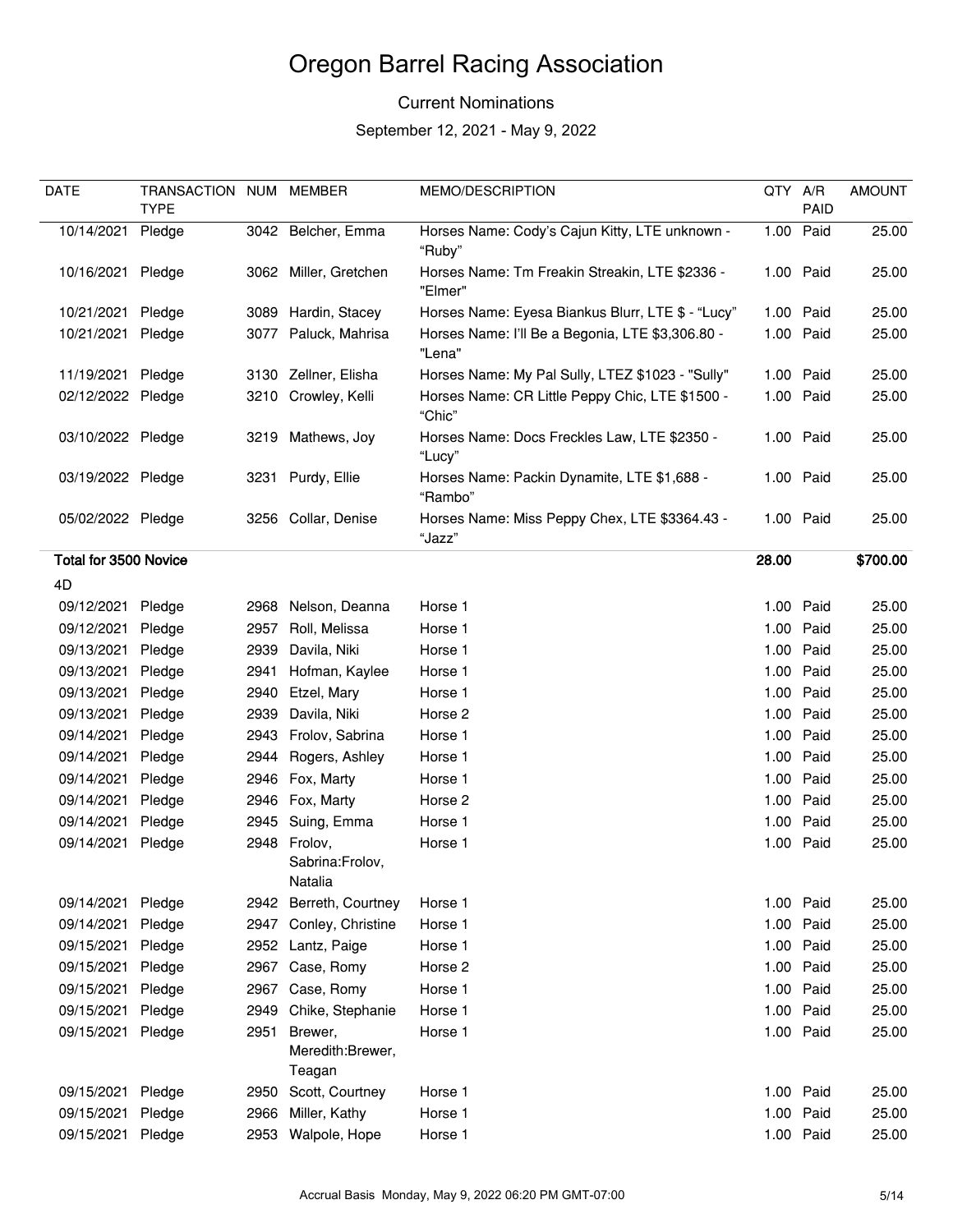### Current Nominations

| <b>DATE</b> | TRANSACTION NUM<br><b>TYPE</b> |      | MEMBER                                | MEMO/DESCRIPTION | QTY A/R | PAID      | <b>AMOUNT</b> |
|-------------|--------------------------------|------|---------------------------------------|------------------|---------|-----------|---------------|
| 09/16/2021  | Pledge                         | 2965 | Mitchell,                             | Horse 1          |         | 1.00 Paid | 25.00         |
|             |                                |      | Karen: Mitchell,<br>Charlee           |                  |         |           |               |
| 09/16/2021  | Pledge                         | 2963 | Mitchell,<br>Karen:Mitchell,<br>Ryann | Horse 1          |         | 1.00 Paid | 25.00         |
| 09/16/2021  | Pledge                         |      | 2964 Mitchell, Karen                  | Horse 1          |         | 1.00 Paid | 25.00         |
| 09/17/2021  | Pledge                         | 3007 | Mitchell, Autumn                      | Horse 1          |         | 1.00 Paid | 25.00         |
| 09/17/2021  | Pledge                         | 3008 | Mitchell, Shelly                      | Horse 1          |         | 1.00 Paid | 25.00         |
| 09/17/2021  | Pledge                         | 2955 | Bailey, Brandy                        | Horse 1          |         | 1.00 Paid | 25.00         |
| 09/17/2021  | Pledge                         |      | 2956 Fitz-Gustafson,<br>Heather       | Horse 1          |         | 1.00 Paid | 25.00         |
| 09/18/2021  | Pledge                         |      | 2975 Duff, Heather                    | Horse 1          |         | 1.00 Paid | 25.00         |
| 09/20/2021  | Pledge                         |      | 2972 Courtney Schudel                 | Horse 1          |         | 1.00 Paid | 25.00         |
| 09/20/2021  | Pledge                         |      | 2981 Ackley, Kattie                   | Horse 1          | 1.00    | Paid      | 25.00         |
| 09/20/2021  | Pledge                         | 2981 | Ackley, Kattie                        | Horse 2          |         | 1.00 Paid | 25.00         |
| 09/20/2021  | Pledge                         | 2958 | Stevenson, Angela                     | Horse 1          |         | 1.00 Paid | 25.00         |
| 09/21/2021  | Pledge                         |      | 2962 Stewart, Marcie                  | Horse 1          |         | 1.00 Paid | 25.00         |
| 09/21/2021  | Pledge                         | 2961 | Moore, Amber                          | Horse 2          |         | 1.00 Paid | 25.00         |
| 09/21/2021  | Pledge                         | 2961 | Moore, Amber                          | Horse 1          |         | 1.00 Paid | 25.00         |
| 09/21/2021  | Pledge                         | 2970 | Olheiser, Hannah                      | Horse 1          |         | 1.00 Paid | 25.00         |
| 09/22/2021  | Pledge                         | 2973 | Raxter, Emery                         | Horse 1          | 1.00    | Paid      | 25.00         |
| 09/22/2021  | Pledge                         | 2971 | Baze, Josie                           | Horse 1          |         | 1.00 Paid | 25.00         |
| 09/22/2021  | Pledge                         | 2971 | Baze, Josie                           | Horse 2          |         | 1.00 Paid | 25.00         |
| 09/22/2021  | Pledge                         |      | 2980 Foster-Yanez,                    | Horse 1          |         | 1.00 Paid | 25.00         |
|             |                                |      | Sandy                                 |                  |         |           |               |
| 09/23/2021  | Pledge                         | 2974 | Jaggers, Rylee                        | Horse 1          | 1.00    | Paid      | 25.00         |
| 09/23/2021  | Pledge                         |      | 2982 Walsh, Mare                      | Horse 1          |         | 1.00 Paid | 25.00         |
| 09/23/2021  | Pledge                         | 2976 | Harrison, Beth                        | Horse 1          | 1.00    | Paid      | 25.00         |
| 09/24/2021  | Pledge                         | 2983 | Harris, Melanie                       | Horse 1          | 1.00    | Paid      | 25.00         |
| 09/25/2021  | Pledge                         |      | 2995 VanBergen, Kym                   | Horse 1          |         | 1.00 Paid | 25.00         |
| 09/25/2021  | Pledge                         |      | 2994 Hansen, Kandi                    | Horse 1          |         | 1.00 Paid | 25.00         |
| 09/25/2021  | Pledge                         | 2987 | <b>Brandy Schanno</b>                 | Horse 1          |         | 1.00 Paid | 25.00         |
| 09/25/2021  | Pledge                         | 2986 | Moe, Jaclyn                           | Horse 1          |         | 1.00 Paid | 25.00         |
| 09/25/2021  | Pledge                         | 2998 | Clement, Marybeth                     | Horse 1          |         | 1.00 Paid | 25.00         |
| 09/25/2021  | Pledge                         |      | 2996 Grant, Dani:Grant,<br>Stetson    | Horse 1          |         | 1.00 Paid | 25.00         |
| 09/25/2021  | Pledge                         |      | 2990 Cabral, Whitney                  | Horse 1          |         | 1.00 Paid | 25.00         |
| 09/25/2021  | Pledge                         |      | 2992 Hall, Gina                       | Horse 1          |         | 1.00 Paid | 25.00         |
| 09/25/2021  | Pledge                         | 2994 | Hansen, Kandi                         | Horse 2          |         | 1.00 Paid | 25.00         |
| 09/25/2021  | Pledge                         | 2993 | Henricks, Kaytie                      | Horse 1          |         | 1.00 Paid | 25.00         |
| 09/25/2021  | Pledge                         |      | 2993 Henricks, Kaytie                 | Horse 2          |         | 1.00 Paid | 25.00         |
| 09/25/2021  | Pledge                         |      | 2997 Grant, Dani:Grant,<br>Paisley    | Horse 1          |         | 1.00 Paid | 25.00         |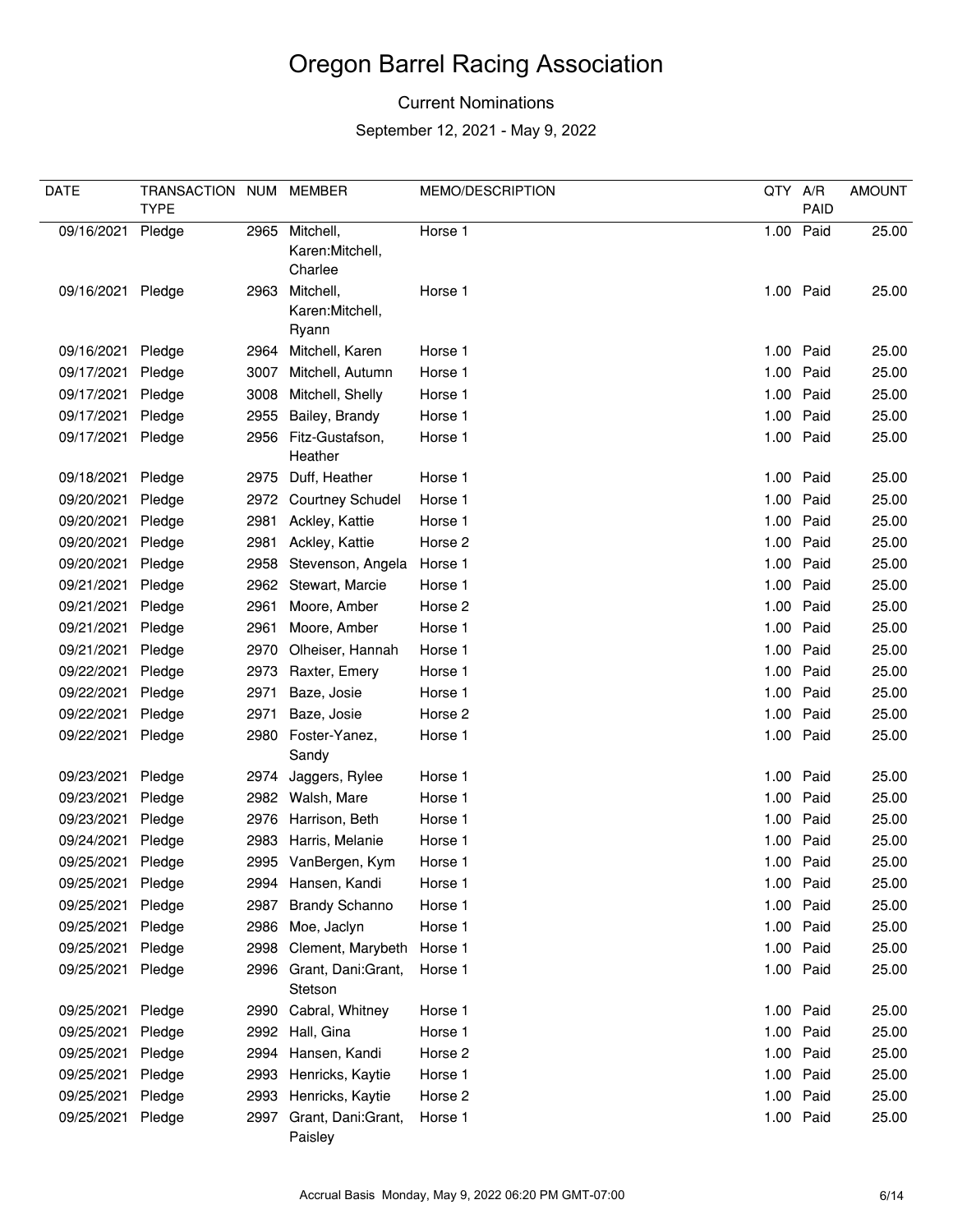### Current Nominations

| DATE       | TRANSACTION NUM MEMBER |      |                            | MEMO/DESCRIPTION | QTY A/R |           | <b>AMOUNT</b> |
|------------|------------------------|------|----------------------------|------------------|---------|-----------|---------------|
|            | <b>TYPE</b>            |      |                            |                  |         | PAID      |               |
| 09/26/2021 | Pledge                 | 2991 | Etchebarne,<br>Jeannette   | Horse 1          | 1.00    | Paid      | 25.00         |
| 09/26/2021 | Pledge                 |      | 2978 Walker, Kayla         | Horse 1          |         | 1.00 Paid | 25.00         |
| 09/26/2021 | Pledge                 | 2979 | Beam,                      | Horse 1          |         | 1.00 Paid | 25.00         |
|            |                        |      | Crystal:Beam,              |                  |         |           |               |
|            |                        |      | Charley                    |                  |         |           |               |
| 09/26/2021 | Pledge                 |      | 2989 Helmuth, Erin         | Horse 1          |         | 1.00 Paid | 25.00         |
| 09/26/2021 | Pledge                 |      | 2978 Walker, Kayla         | Horse 2          | 1.00    | Paid      | 25.00         |
| 09/28/2021 | Pledge                 |      | 2984 Terhaar,              | Horse 1          |         | 1.00 Paid | 25.00         |
|            |                        |      | Wendy:Rariden,<br>Baily    |                  |         |           |               |
| 09/28/2021 | Pledge                 |      | 2985 Terhaar, Wendy        | Horse 1          |         | 1.00 Paid | 25.00         |
| 09/30/2021 | Pledge                 |      | 3004 Westlund, Cindy       | Horse 1          | 1.00    | Paid      | 25.00         |
| 09/30/2021 | Pledge                 | 3003 | Belyeu, Nicole             | Horse 1          |         | 1.00 Paid | 25.00         |
| 10/01/2021 | Pledge                 |      | 3012 Stanley, Danielle     | Horse 1          | 1.00    | Paid      | 25.00         |
| 10/02/2021 | Pledge                 |      | 3002 Miller, Gretchen      | Horse 1          | 1.00    | Paid      | 25.00         |
| 10/02/2021 | Pledge                 |      | 3000 Howell, Tina          | Horse 1          |         | 1.00 Paid | 25.00         |
| 10/02/2021 | Pledge                 | 3010 | Byrd, Tina                 | Horse 1          |         | 1.00 Paid | 25.00         |
| 10/02/2021 | Pledge                 |      | 3013 Zellner, Elisha       | Horse 1          | 1.00    | Paid      | 25.00         |
| 10/02/2021 | Pledge                 | 3010 | Byrd, Tina                 | Horse 2          |         | 1.00 Paid | 25.00         |
| 10/04/2021 | Pledge                 |      | 3009 Guscette, Julia       | Horse 2          |         | 1.00 Paid | 25.00         |
| 10/04/2021 | Pledge                 |      | 3009 Guscette, Julia       | Horse 1          | 1.00    | Paid      | 25.00         |
| 10/05/2021 | Pledge                 | 3011 | Gibbs, Karen               | Horse 1          | 1.00    | Paid      | 25.00         |
| 10/05/2021 | Pledge                 | 3011 | Gibbs, Karen               | Horse 2          |         | 1.00 Paid | 25.00         |
| 10/05/2021 | Pledge                 | 3011 | Gibbs, Karen               | Horse 3          | 1.00    | Paid      | 25.00         |
| 10/06/2021 | Pledge                 |      | 3005 Simmelink,<br>Michele | Horse 1          |         | 1.00 Paid | 25.00         |
| 10/07/2021 | Pledge                 |      | 3006 Miller, Deidre        | Horse 1          |         | 1.00 Paid | 25.00         |
| 10/07/2021 | Pledge                 | 3030 | McDonald, Sue              | Horse 1          | 1.00    | Paid      | 25.00         |
| 10/07/2021 | Pledge                 |      | 3065 Velasco, Dani         | Horse 1          | 1.00    | Paid      | 25.00         |
| 10/08/2021 | Pledge                 | 3047 | Dean, Zoey                 | Horse 1          |         | 1.00 Paid | 25.00         |
| 10/08/2021 | Pledge                 |      | 3050 Howard, Dani          | Horse 1          |         | 1.00 Paid | 25.00         |
| 10/09/2021 | Pledge                 | 3015 | Miles, TJ                  | Horse 1          |         | 1.00 Paid | 25.00         |
| 10/09/2021 | Pledge                 | 3045 | Brusch, Tammy              | Horse 1          |         | 1.00 Paid | 25.00         |
| 10/10/2021 | Pledge                 | 3048 | Trachsel, Bailey           | Horse 1          |         | 1.00 Paid | 25.00         |
| 10/10/2021 | Pledge                 | 3054 | Ballstadt, Jade            | Horse 1          |         | 1.00 Paid | 25.00         |
| 10/10/2021 | Pledge                 | 3055 | Wells, Marjorie            | Horse 1          |         | 1.00 Paid | 25.00         |
| 10/10/2021 | Pledge                 | 3046 | Marriott, Amanda           | Horse 1          |         | 1.00 Paid | 25.00         |
| 10/10/2021 | Pledge                 | 3043 | Teeters, Caylee            | Horse 1          | 1.00    | Paid      | 25.00         |
| 10/10/2021 | Pledge                 | 3049 | Whynot, Kaylee             | Horse 1          |         | 1.00 Paid | 25.00         |
| 10/10/2021 | Pledge                 | 3049 | Whynot, Kaylee             | Horse 2          |         | 1.00 Paid | 25.00         |
| 10/10/2021 | Pledge                 | 3053 | Anderson, Malisa           | Horse 1          |         | 1.00 Paid | 25.00         |
| 10/10/2021 | Pledge                 | 3017 | Bender, Tonya              | Horse 1          |         | 1.00 Paid | 25.00         |
| 10/10/2021 | Pledge                 |      | 3018 Bender,               | Horse 1          |         | 1.00 Paid | 25.00         |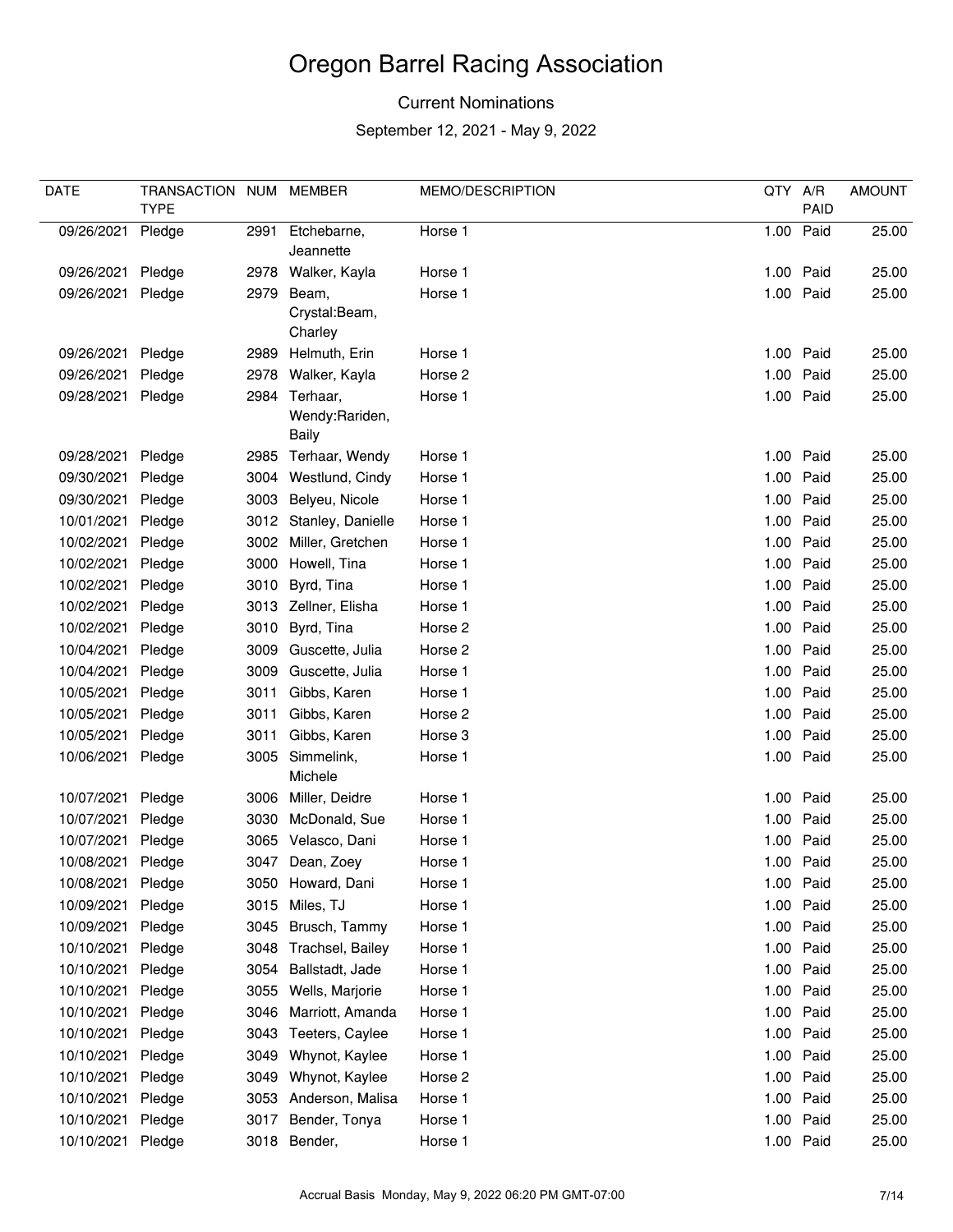### Current Nominations

| <b>DATE</b>       | TRANSACTION NUM |      | <b>MEMBER</b>               | MEMO/DESCRIPTION | QTY A/R |           | <b>AMOUNT</b> |
|-------------------|-----------------|------|-----------------------------|------------------|---------|-----------|---------------|
|                   | <b>TYPE</b>     |      |                             |                  |         | PAID      |               |
|                   |                 |      | Tonya: Bender,              |                  |         |           |               |
|                   |                 |      | Claire                      |                  |         |           |               |
| 10/10/2021 Pledge |                 |      | 3018 Bender,                | Horse 2          |         | 1.00 Paid | 25.00         |
|                   |                 |      | Tonya:Bender,               |                  |         |           |               |
|                   |                 |      | Claire                      |                  |         |           |               |
| 10/10/2021        | Pledge          | 3019 | Kayla Vincent               | Horse 1          |         | 1.00 Paid | 25.00         |
| 10/10/2021        | Pledge          |      | 3020 Alley, Crystal         | Horse 1          | 1.00    | Paid      | 25.00         |
| 10/10/2021        | Pledge          | 3021 | Broadhurst, Ruth            | Horse 1          | 1.00    | Paid      | 25.00         |
| 10/10/2021        | Pledge          | 3023 | Mott, Theresa               | Horse 2          |         | 1.00 Paid | 25.00         |
| 10/10/2021        | Pledge          | 3024 | Kennedy, Michelle           | Horse 1          |         | 1.00 Paid | 25.00         |
| 10/10/2021        | Pledge          | 3025 | Rosebrook, Tonya            | Horse 1          | 1.00    | Paid      | 25.00         |
| 10/10/2021        | Pledge          | 3025 | Rosebrook, Tonya            | Horse 2          | 1.00    | Paid      | 25.00         |
| 10/10/2021        | Pledge          |      | 3016 Westwood,<br>Cheyenne  | Horse 1          |         | 1.00 Paid | 25.00         |
| 10/10/2021        | Pledge          |      | 3027 Wagner, Adrianne       | Horse 1          |         | 1.00 Paid | 25.00         |
| 10/10/2021        | Pledge          | 3028 | Kaseberg, Hollee            | Horse 1          | 1.00    | Paid      | 25.00         |
| 10/10/2021        | Pledge          | 3029 | MacKenzie, Kim              | Horse 1          |         | 1.00 Paid | 25.00         |
| 10/10/2021        | Pledge          | 3022 | Mott, Theresa               | Horse 1          | 1.00    | Paid      | 25.00         |
| 10/10/2021        | Pledge          | 3026 | Courtney, April             | Horse 1          | 1.00    | Paid      | 25.00         |
| 10/10/2021        | Pledge          | 3041 | Richter, Karen              | Horse 2          |         | 1.00 Paid | 25.00         |
| 10/10/2021        | Pledge          | 3041 | Richter, Karen              | Horse 1          | 1.00    | Paid      | 25.00         |
| 10/10/2021        | Pledge          | 3039 | James, Valerie              | Horse 1          | 1.00    | Paid      | 25.00         |
| 10/10/2021        | Pledge          | 3051 | Searls, Stephanie           | Horse 1          |         | 1.00 Paid | 25.00         |
| 10/10/2021        | Pledge          | 3046 | Marriott, Amanda            | Horse 2          |         | 1.00 Paid | 25.00         |
| 10/11/2021        | Pledge          | 3044 | Sauvageau,<br>Ainsley       | Horse 1          |         | 1.00 Paid | 25.00         |
| 10/11/2021        | Pledge          | 3080 | Storts, Jennifer            | Horse 1          |         | 1.00 Paid | 25.00         |
| 10/11/2021        | Pledge          | 3081 | Storts,                     | Horse 1          |         | 1.00 Paid | 25.00         |
|                   |                 |      | Jennifer:Storts,<br>Allison |                  |         |           |               |
| 10/13/2021 Pledge |                 |      | 3071 Ingham, Lillyanna      | Horse 1          |         | 1.00 Paid | 25.00         |
| 10/13/2021        | Pledge          |      | 3057 Goss, Lexie            | Horse 1          |         | 1.00 Paid | 25.00         |
| 10/13/2021        | Pledge          |      | 3072 Herinckx, Taylor       | Horse 1          |         | 1.00 Paid | 25.00         |
| 10/13/2021        | Pledge          |      | 3073 Kemper, Keisha         | Horse 1          |         | 1.00 Paid | 25.00         |
| 10/14/2021        | Pledge          |      | 3042 Belcher, Emma          | Horse 1          |         | 1.00 Paid | 25.00         |
| 10/15/2021        | Pledge          | 3059 | Hardin, Stacey              | Horse 2          |         | 1.00 Paid | 25.00         |
| 10/15/2021        | Pledge          | 3059 | Hardin, Stacey              | Horse 1          |         | 1.00 Paid | 25.00         |
| 10/16/2021        | Pledge          | 3061 | Miller,                     | Horse 1          |         | 1.00 Paid | 25.00         |
|                   |                 |      | Gretchen: Zoey<br>Miller    |                  |         |           |               |
| 10/16/2021        | Pledge          |      | 3112 Pack, Debbie           | Horse 1          |         | 1.00 Paid | 25.00         |
| 10/16/2021        | Pledge          |      | 3064 Johnson, Shawna        | Horse 1          |         | 1.00 Paid | 25.00         |
| 10/16/2021        | Pledge          |      | 3060 Miller,                | Horse 1          |         | 1.00 Paid | 25.00         |
|                   |                 |      | Gretchen:Summer             |                  |         |           |               |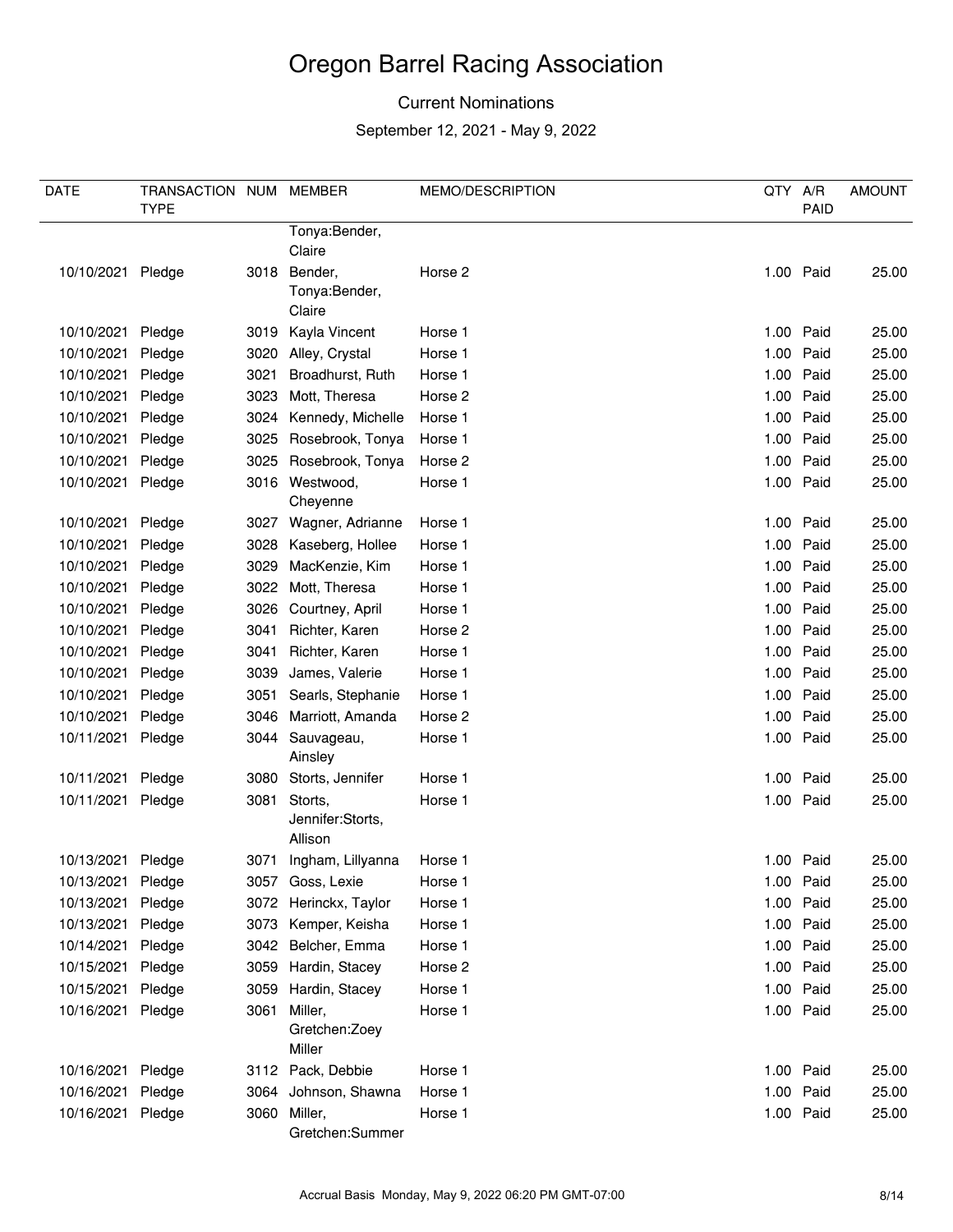### Current Nominations

| DATE              | TRANSACTION NUM |      | MEMBER                                       | MEMO/DESCRIPTION | QTY A/R |           | <b>AMOUNT</b> |
|-------------------|-----------------|------|----------------------------------------------|------------------|---------|-----------|---------------|
|                   | <b>TYPE</b>     |      |                                              |                  |         | PAID      |               |
|                   |                 |      | Miller                                       |                  |         |           |               |
| 10/16/2021        | Pledge          |      | 3106 Taylor, Lindsay                         | Horse 1          |         | 1.00 Paid | 25.00         |
| 10/16/2021        | Pledge          |      | 3110 Dalke, Karlie                           | Horse 1          |         | 1.00 Paid | 25.00         |
| 10/16/2021        | Pledge          | 3107 | Johnston, Sally                              | Horse 1          |         | 1.00 Paid | 25.00         |
| 10/16/2021        | Pledge          | 3111 | Sandberg, Jessica                            | Horse 1          | 1.00    | Paid      | 25.00         |
| 10/16/2021        | Pledge          |      | 3062 Miller, Gretchen                        | Horse 2          |         | 1.00 Paid | 25.00         |
| 10/16/2021        | Pledge          |      | 3079 Train, Tracey                           | Horse 1          |         | 1.00 Paid | 25.00         |
| 10/16/2021        | Pledge          |      | 3108 Shelly Mull                             | Horse 1          | 1.00    | Paid      | 25.00         |
| 10/17/2021        | Pledge          |      | 3067 Lopez, Jody                             | Horse 1          |         | 1.00 Paid | 25.00         |
| 10/17/2021        | Pledge          |      | 3082 Schaffran,<br>Summer                    | Horse 1          |         | 1.00 Paid | 25.00         |
| 10/18/2021        | Pledge          |      | 3066 Peterson, Jennifer                      | Horse 1          |         | 1.00 Paid | 25.00         |
| 10/18/2021        | Pledge          |      | 3070 Henderson,                              | Horse 1          |         | 1.00 Paid | 25.00         |
|                   |                 |      | Amanda                                       |                  |         |           |               |
| 10/19/2021        | Pledge          |      | 3083 Overbay, Erin                           | Horse 1          |         | 1.00 Paid | 25.00         |
| 10/19/2021        | Pledge          |      | 3068 Norman, Jennifer                        | Horse 1          |         | 1.00 Paid | 25.00         |
| 10/19/2021        | Pledge          |      | 3068 Norman, Jennifer                        | Horse 2          |         | 1.00 Paid | 25.00         |
| 10/20/2021        | Pledge          |      | 3092 Westwood, Vickie                        | Horse 1          |         | 1.00 Paid | 25.00         |
| 10/20/2021        | Pledge          |      | 3084 Fox, Marty                              | Horse 3          |         | 1.00 Paid | 25.00         |
| 10/20/2021        | Pledge          |      | 3092 Westwood, Vickie                        | Horse 2          | 1.00    | Paid      | 25.00         |
| 10/21/2021        | Pledge          |      | 3077 Paluck, Mahrisa                         | Horse 1          |         | 1.00 Paid | 25.00         |
| 10/21/2021        | Pledge          |      | 3088 Hefley, Isaballe                        | Horse 1          |         | 1.00 Paid | 25.00         |
| 10/21/2021        | Pledge          | 3069 | Brant, Lacie                                 | Horse 1          | 1.00    | Paid      | 25.00         |
| 10/23/2021        | Pledge          | 3094 | Nicole Schrock                               | Horse 1          |         | 1.00 Paid | 25.00         |
| 10/26/2021        | Pledge          | 3100 | Hendrix, Rebecca                             | Horse 2          |         | 1.00 Paid | 25.00         |
| 10/26/2021        | Pledge          | 3100 | Hendrix, Rebecca                             | Horse 1          | 1.00    | Paid      | 25.00         |
| 11/06/2021        | Pledge          |      | 3119 Goodman,<br>Jennifer:Goodman,<br>Reagan | Horse 1          |         | 1.00 Paid | 25.00         |
| 11/06/2021        | Pledge          |      | 3120 Courtney, April                         | Horse 2          |         | 1.00 Paid | 25.00         |
| 11/06/2021        | Pledge          |      | 3118 Goodman, Jennifer Horse 1               |                  |         | 1.00 Paid | 25.00         |
| 11/09/2021        | Pledge          |      | 3115 Leiper, Sommer                          | Horse 1          |         | 1.00 Paid | 25.00         |
| 11/10/2021        | Pledge          |      | 3137 Behrens-Martens,                        | Horse 2          |         | 1.00 Paid | 25.00         |
|                   |                 |      | Zoe                                          |                  |         |           |               |
| 11/10/2021 Pledge |                 |      | 3137 Behrens-Martens,<br>Zoe                 | Horse 1          |         | 1.00 Paid | 25.00         |
| 11/11/2021        | Pledge          |      | 3125 Hayes, Patsy                            | Horse 1          |         | 1.00 Paid | 25.00         |
| 11/11/2021        | Pledge          |      | 3126 Turner, Toni                            | Horse 1          |         | 1.00 Paid | 25.00         |
| 11/14/2021        | Pledge          | 3121 | Lovejoy, Shelby                              | Horse 1          |         | 1.00 Paid | 25.00         |
| 11/15/2021        | Pledge          |      | 3128 Miller, Gretchen                        | Horse 4          |         | 1.00 Paid | 25.00         |
| 11/15/2021        | Pledge          | 3128 | Miller, Gretchen                             | Horse 3          |         | 1.00 Paid | 25.00         |
| 11/16/2021        | Pledge          |      | 3134 VanBergen, Kym                          | Horse 2          |         | 1.00 Paid | 25.00         |
| 11/16/2021 Pledge |                 |      | 3132 Schrunk,<br>Cassandra                   | Horse 1          |         | 1.00 Paid | 25.00         |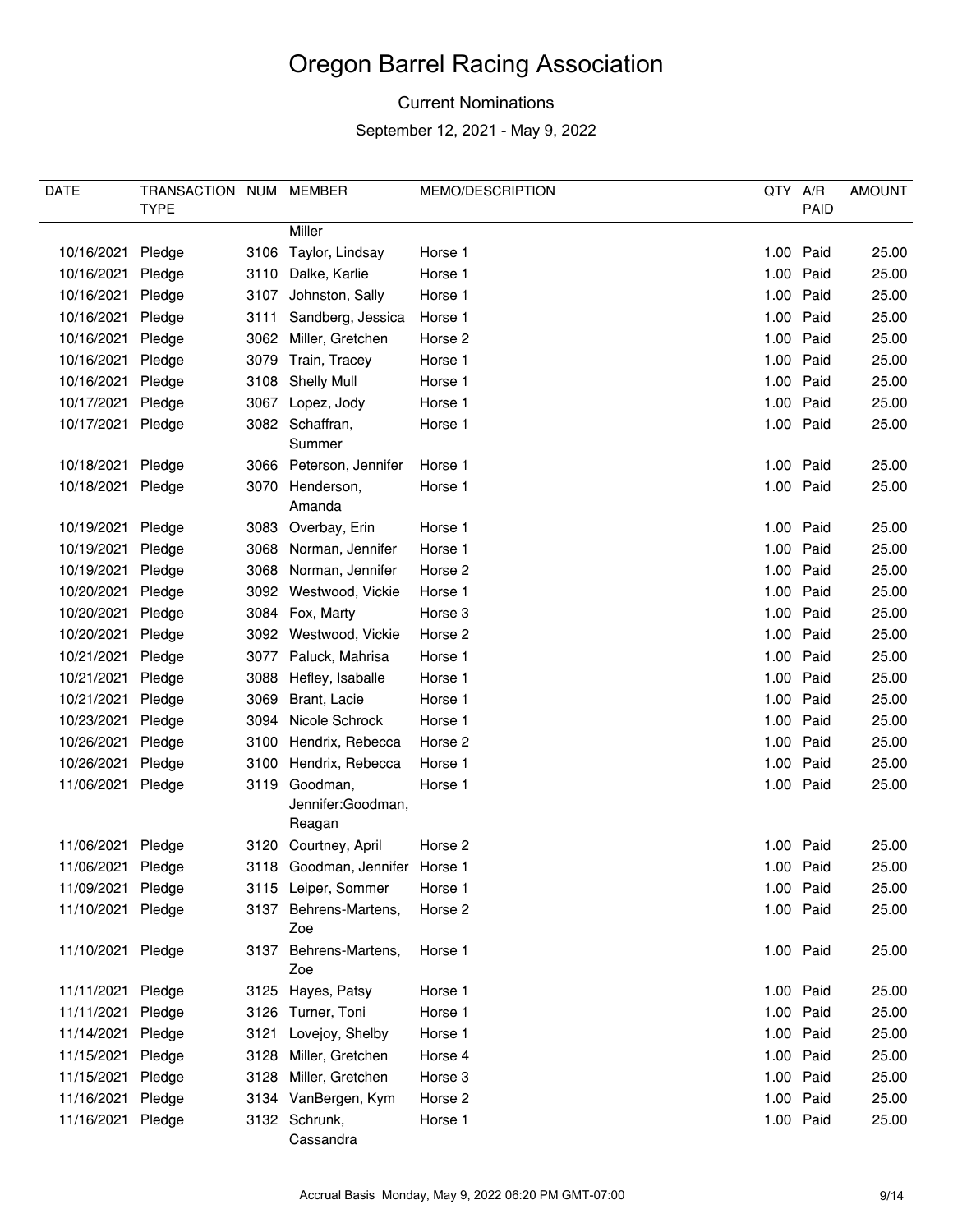### Current Nominations

| DATE              | TRANSACTION NUM |      | MEMBER                            | MEMO/DESCRIPTION | QTY A/R |           | <b>AMOUNT</b> |
|-------------------|-----------------|------|-----------------------------------|------------------|---------|-----------|---------------|
|                   | <b>TYPE</b>     |      |                                   |                  |         | PAID      |               |
| 11/16/2021        | Pledge          |      | 3133 Etzel, Mary                  | Horse 2          | 1.00    | Paid      | 25.00         |
| 11/20/2021        | Pledge          |      | 3135 Mose, Rachelle               | Horse 3          |         | 1.00 Paid | 25.00         |
| 11/20/2021        | Pledge          | 3135 | Mose, Rachelle                    | Horse 2          |         | 1.00 Paid | 25.00         |
| 11/20/2021        | Pledge          | 3135 | Mose, Rachelle                    | Horse 1          |         | 1.00 Paid | 25.00         |
| 11/20/2021        | Pledge          | 3140 | Herb, Brittany                    | Horse 1          |         | 1.00 Paid | 25.00         |
| 11/20/2021        | Refund          | 3139 | Marriott, Amanda                  | Horse 1          | $-1.00$ |           | $-25.00$      |
| 11/20/2021        | Pledge          | 3141 | Djoseland, Marcie                 | Horse 1          |         | 1.00 Paid | 25.00         |
| 11/20/2021        | Pledge          |      | 3142 Abatie, Jessica              | Horse 1          |         | 1.00 Paid | 25.00         |
| 11/24/2021        | Pledge          | 3148 | Ivins, Tammy                      | Horse 1          |         | 1.00 Paid | 25.00         |
| 11/24/2021        | Pledge          | 3148 | Ivins, Tammy                      | Horse 2          |         | 1.00 Paid | 25.00         |
| 11/26/2021        | Pledge          | 3099 | Grant, Dani                       | Horse 1          |         | 1.00 Paid | 25.00         |
| 11/27/2021        | Pledge          | 3150 | Steffen, Adriene                  | Horse 1          | 1.00    | Paid      | 25.00         |
| 11/28/2021        | Pledge          | 3147 | Groce, Brandy                     | Horse 1          |         | 1.00 Paid | 25.00         |
| 12/07/2021        | Pledge          |      | 3162 Courtney Schudel             | Horse 2          |         | 1.00 Paid | 25.00         |
| 12/07/2021        | Pledge          | 3161 | Moughler, Lindsey                 | Horse 1          |         | 1.00 Paid | 25.00         |
| 12/09/2021        | Pledge          | 3160 | Hefley, Isaballe                  | Horse 2          |         | 1.00 Paid | 25.00         |
| 12/09/2021        | Pledge          | 3159 | Eaton, Camryn                     | Horse 1          |         | 1.00 Paid | 25.00         |
| 12/20/2021        | Pledge          | 3165 | Hinson, Shonna                    | Horse 1          |         | 1.00 Paid | 25.00         |
| 01/06/2022 Pledge |                 | 3173 | Searls, Stephanie                 | Horse 1          |         | 1.00 Paid | 25.00         |
| 01/09/2022 Pledge |                 | 3178 | Muir, Taylor                      | Horse 1          |         | 1.00 Paid | 25.00         |
| 01/23/2022 Pledge |                 | 3184 | Lorenstzen,                       | Horse 1          |         | 1.00 Paid | 25.00         |
|                   |                 |      | Shandi                            |                  |         |           |               |
| 01/23/2022 Pledge |                 |      | 3183 Cornett, Riann               | Horse 1          |         | 1.00 Paid | 25.00         |
| 02/05/2022 Pledge |                 | 3192 | Mathews, Joy                      | Horse 1          |         | 1.00 Paid | 25.00         |
| 02/07/2022 Pledge |                 | 3209 | Hughes, Arley                     | Horse 1          |         | 1.00 Paid | 25.00         |
| 02/10/2022 Pledge |                 | 3196 | Ward, Oshi                        | Horse 1          | 1.00    | Paid      | 25.00         |
| 02/10/2022 Pledge |                 | 3202 | Johnson, Makayla                  | Horse 1          |         | 1.00 Paid | 25.00         |
| 02/12/2022 Pledge |                 | 3208 | Ballstadt, Tasha                  | Horse 1          |         | 1.00 Paid | 25.00         |
| 02/12/2022 Pledge |                 | 3205 | Schmidgall, Laurel                | Horse 1          |         | 1.00 Paid | 25.00         |
| 02/21/2022 Pledge |                 | 3211 | May, Brittany                     | Horse 1          |         | 1.00 Paid | 25.00         |
| 02/22/2022 Pledge |                 | 3207 | Jacobson, Vicki                   | Horse 1          |         | 1.00 Paid | 25.00         |
| 03/12/2022 Pledge |                 |      | 3224 Glennon, Paige               | Horse 1          |         | 1.00 Paid | 25.00         |
| 03/16/2022 Pledge |                 | 3229 | Brown, Andrea                     | Horse 1          |         | 1.00 Paid | 25.00         |
| 03/17/2022 Pledge |                 | 3228 | Culp, Amelia                      | Horse 1          |         | 1.00 Paid | 25.00         |
| 03/19/2022 Pledge |                 |      | 3232 Purdy, Ellie:Strum,<br>Wylie | Horse 1          |         | 1.00 Paid | 25.00         |
| 03/19/2022 Pledge |                 |      | 3231 Purdy, Ellie                 | Horse 1          |         | 1.00 Paid | 25.00         |
| 03/20/2022 Pledge |                 | 3226 | Block, Hannah                     | Horse 1          |         | 1.00 Paid | 25.00         |
| 03/20/2022 Pledge |                 |      | 3226 Block, Hannah                | Horse 2          |         | 1.00 Paid | 25.00         |
| 03/24/2022 Pledge |                 | 3227 | Bertrand, Tara                    | Horse 1          |         | 1.00 Paid | 25.00         |
| 03/29/2022 Pledge |                 |      | 3236 Fitch, Emily                 | Horse 1          |         | 1.00 Paid | 25.00         |
| 04/23/2022 Pledge |                 |      | 3247 Summerville, Jada            | Horse 1          |         | 1.00 Paid | 25.00         |
| 04/29/2022 Pledge |                 |      | 3249 Barnhart, Katie              | Horse 1          |         | 1.00 Paid | 25.00         |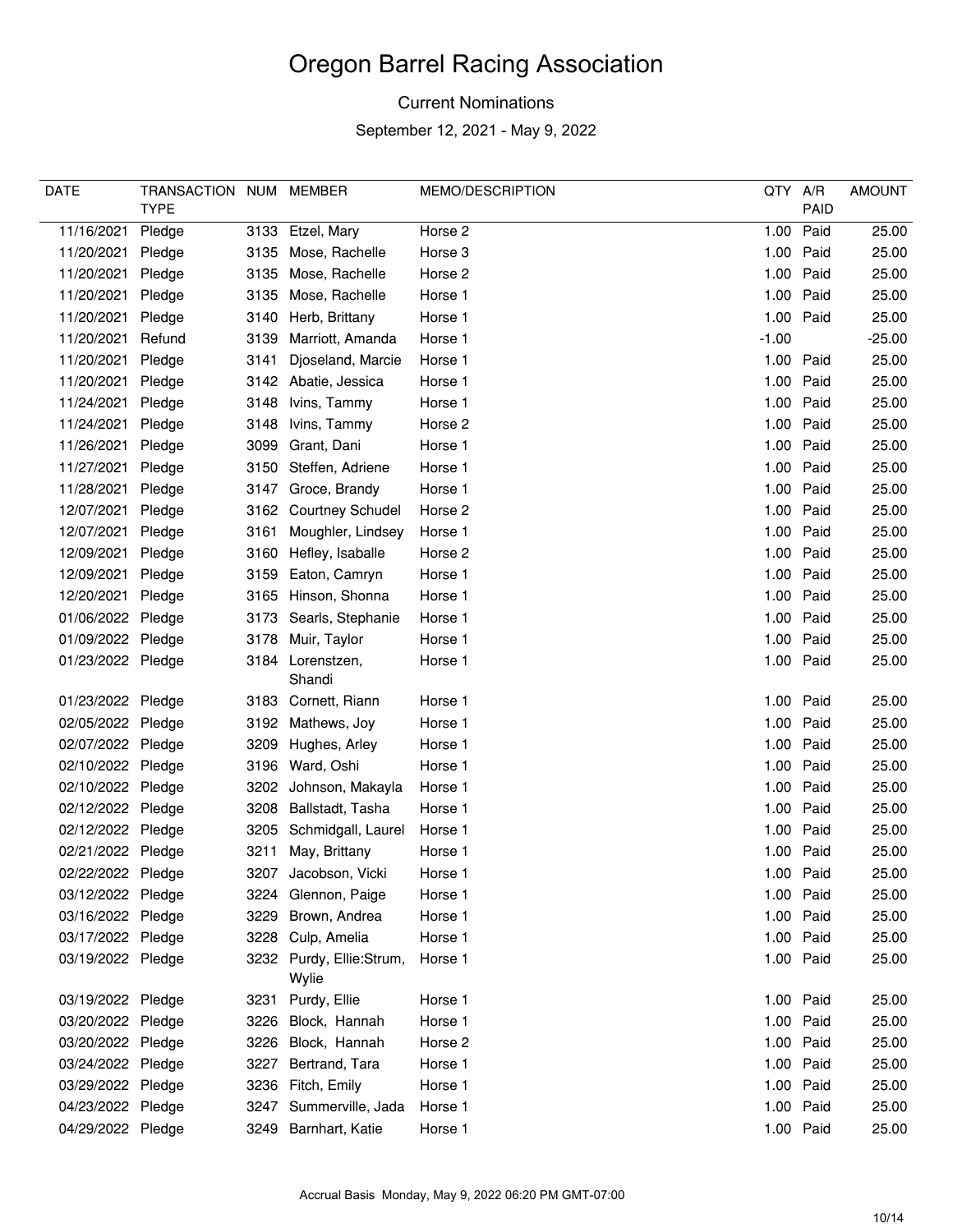#### Current Nominations

| <b>DATE</b>           | TRANSACTION NUM MEMBER<br><b>TYPE</b> |      |                                             | MEMO/DESCRIPTION                                                                                                                                      | QTY       | A/R<br><b>PAID</b> | <b>AMOUNT</b> |
|-----------------------|---------------------------------------|------|---------------------------------------------|-------------------------------------------------------------------------------------------------------------------------------------------------------|-----------|--------------------|---------------|
| 05/02/2022 Pledge     |                                       |      | 3256 Collar, Denise                         | Horse 1                                                                                                                                               | 1.00      | Paid               | 25.00         |
| Total for 4D          |                                       |      |                                             |                                                                                                                                                       |           |                    | \$5,125.00    |
|                       |                                       |      |                                             |                                                                                                                                                       | 205.00    |                    |               |
| Open                  |                                       |      |                                             |                                                                                                                                                       |           |                    |               |
| 09/12/2021            | Pledge                                | 2968 | Nelson, Deanna                              | Horses Name: A Biankus Breeze - "Murphy"                                                                                                              | 1.00      | Paid               | 25.00         |
| 09/14/2021            | Pledge                                |      | 2947 Conley, Christine                      | Horses Name: : Eyes Jack Senstation - "Wilson"                                                                                                        |           | 1.00 Paid          | 25.00         |
| 09/15/2021            | Pledge                                |      | 2966 Miller, Kathy                          | Horses Name: Firewater n Perks - "Vince"                                                                                                              | 1.00      | Paid               | 25.00         |
| 09/17/2021            | Pledge                                | 3007 | Mitchell, Autumn                            | Horses Name: Hot French Guy - "Ty"                                                                                                                    | 1.00      | Paid               | 25.00         |
| 09/17/2021            | Pledge                                | 2955 | Bailey, Brandy                              | Horses Name: TBR Fame n Money - "Tiggy"                                                                                                               | 1.00 Paid |                    | 25.00         |
| 09/21/2021            | Pledge                                | 2959 | Olheiser, Lee Ann                           | Horses Name: TK Famous Flying Bugs - "Bugs"                                                                                                           | 1.00      | Paid               | 25.00         |
| 09/22/2021            | Pledge                                | 2971 | Baze, Josie                                 | Horses Name: TR Miss Piggy - "Miss P"                                                                                                                 | 1.00      | Paid               | 25.00         |
| 09/25/2021            | Pledge                                |      | 2994 Hansen, Kandi                          | Horses Name: Poppas Smart Pepinic                                                                                                                     | 1.00 Paid |                    | 25.00         |
| 10/02/2021            | Pledge                                |      | 3002 Miller, Gretchen                       | Horses Name: House of Lions - "Boujee"                                                                                                                | 1.00 Paid |                    | 25.00         |
| 10/09/2021            | Pledge                                |      | 3045 Brusch, Tammy                          | Horses Name: December Moon - "Moon"                                                                                                                   | 1.00      | Paid               | 25.00         |
| 10/10/2021            | Pledge                                |      | 3027 Wagner, Adrianne                       | Horses Name: Flit n For Perks - "BB"                                                                                                                  | 1.00      | Paid               | 25.00         |
| 10/10/2021            | Pledge                                |      | 3053 Anderson, Malisa                       | Horses Name: Smokin Ta First - "Sophie"                                                                                                               | 1.00      | Paid               | 25.00         |
| 10/11/2021            | Pledge                                |      | 3044 Sauvageau,<br>Ainsley                  | Horses Name:                                                                                                                                          | 1.00 Paid |                    | 25.00         |
| 10/13/2021            | Pledge                                |      | 3078 Goss, Lexie                            | Horses Name: Dats Blazin - "Popcorn"                                                                                                                  | 1.00 Paid |                    | 25.00         |
| 10/15/2021            | Refund                                |      | 3058 Sauvageau,<br>Ainsley                  | Horses Name:                                                                                                                                          | $-1.00$   |                    | $-25.00$      |
| 10/16/2021            | Pledge                                |      | 3106 Taylor, Lindsay                        | Horses Name: A Classic Dreams - "Roo"                                                                                                                 | 1.00 Paid |                    | 25.00         |
| 10/21/2021            | Pledge                                |      | 3090 Etchebarne,<br>Jeannette               | Horses Name: LK Soon to Be Famous - "Sooner"                                                                                                          | 1.00      | Paid               | 25.00         |
| 10/26/2021            | Pledge                                |      | 3098 Grant, Dani:Grant,<br>Stetson          | Horses Name: Harley                                                                                                                                   | 1.00 Paid |                    | 25.00         |
| 11/13/2021            | Pledge                                |      | 3138 Marriott, Amanda                       | Horses Name: Slys Jewell                                                                                                                              | 1.00 Paid |                    | 25.00         |
| 11/26/2021            | Pledge                                |      | 3096 Norman, Jennifer                       | Horses Name: Sparks Specialty - "Snoop"                                                                                                               | 1.00 Paid |                    | 25.00         |
| 12/07/2021            | Pledge                                | 3161 | Moughler, Lindsey                           | Horses Name: Myfriendscallmecash - "Jack"                                                                                                             |           | 1.00 Paid          | 25.00         |
| 12/13/2021            | Pledge                                |      | 3157 Hughes, Arley                          | Horses Name: JK Hitman - "Vinny"                                                                                                                      | 1.00      | Paid               | 25.00         |
| 01/08/2022 Pledge     |                                       | 3175 | Behrens-Martens,                            | Horses Name: THR Buggin Da Bully - "Kramer"                                                                                                           | 1.00      | Paid               | 25.00         |
|                       |                                       |      | Zoe                                         |                                                                                                                                                       |           |                    |               |
| 03/19/2022 Pledge     |                                       |      | 3230 Hughes, Arley                          | Horses Name: Awesomes Rockstar - "Raven"                                                                                                              | 1.00 Paid |                    | 25.00         |
| 03/20/2022 Pledge     |                                       |      | 3226 Block, Hannah                          | Horses Name: TK Stealn Your Money - "Stealr"                                                                                                          | 1.00      | Paid               | 25.00         |
| 03/29/2022 Pledge     |                                       |      | 3236 Fitch, Emily                           | Horses Name: Ima Flashy Nick Bar - "Nick"                                                                                                             | 1.00      | Paid               | 25.00         |
| 04/23/2022 Pledge     |                                       |      | 3247 Summerville, Jada                      | Horses Name: R Bar S                                                                                                                                  | 1.00 Paid |                    | 25.00         |
| 05/02/2022 Pledge     |                                       |      | 3256 Collar, Denise                         | Horses Name:                                                                                                                                          | 1.00 Paid |                    | 25.00         |
| 05/09/2022 Refund     |                                       |      | 3257 Collar, Denise                         | Horses Name:                                                                                                                                          | $-1.00$   |                    | $-25.00$      |
| <b>Total for Open</b> |                                       |      |                                             |                                                                                                                                                       | 25.00     |                    | \$625.00      |
| Rookie                |                                       |      |                                             |                                                                                                                                                       |           |                    |               |
| 09/14/2021 Pledge     |                                       |      | 2948 Frolov,<br>Sabrina: Frolov,<br>Natalia | To be eligible for Rookie, rider must be a 1st yr<br>OBRA member with LESS then \$1000 lifetime<br>earnings (LTE's) as of the date of the nomination. | 1.00 Paid |                    | 0.00          |
| 09/15/2021            | Pledge                                |      | 2954 Miller, Deidre                         | To be eligible for Rookie, rider must be a 1st yr                                                                                                     | 1.00 Paid |                    | 0.00          |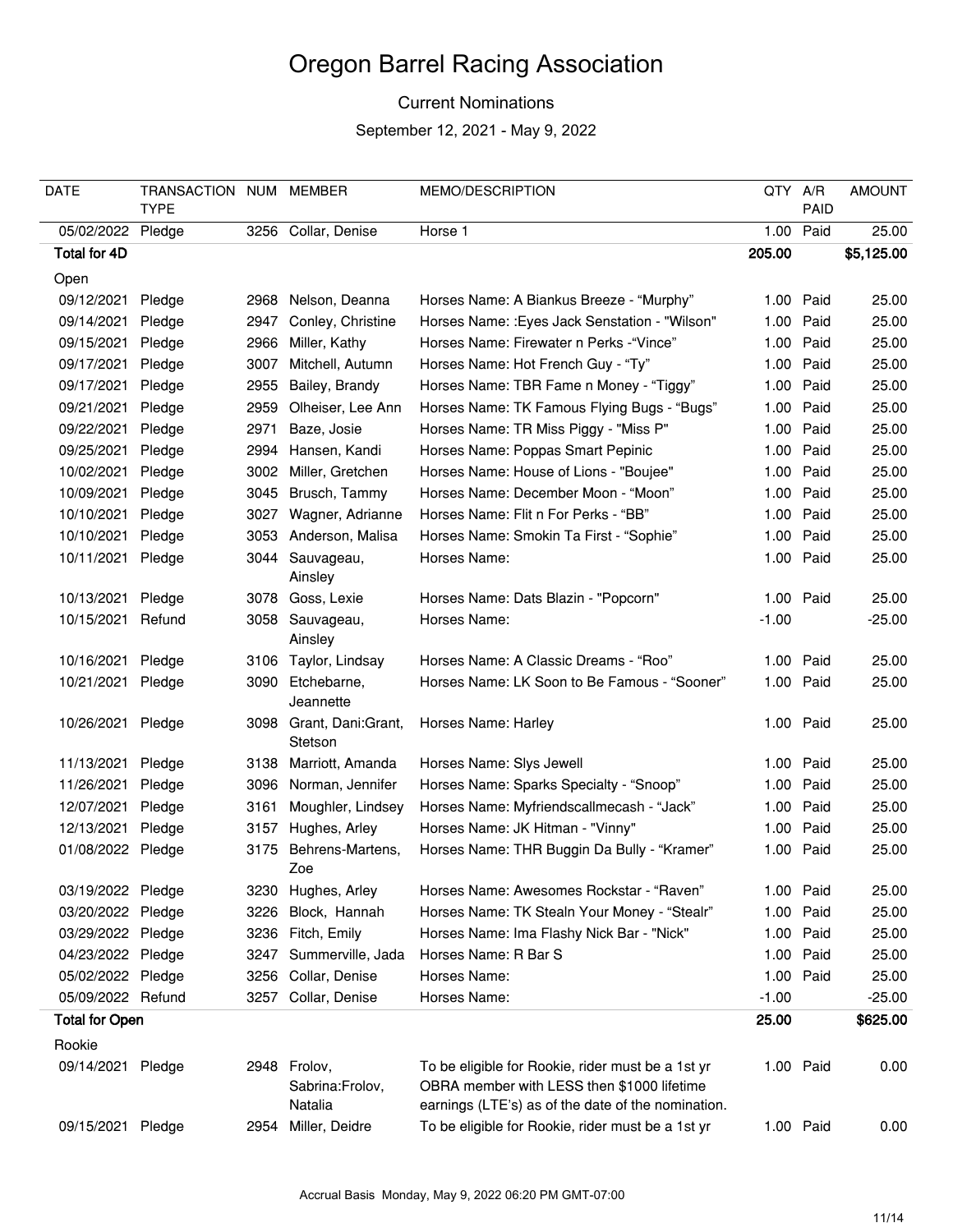#### Current Nominations

| DATE              | TRANSACTION NUM MEMBER<br><b>TYPE</b> |      |                       | MEMO/DESCRIPTION                                                                                 | QTY A/R | PAID      | <b>AMOUNT</b> |
|-------------------|---------------------------------------|------|-----------------------|--------------------------------------------------------------------------------------------------|---------|-----------|---------------|
|                   |                                       |      |                       | OBRA member with LESS then \$1000 lifetime                                                       |         |           |               |
|                   |                                       |      |                       | earnings (LTE's) as of the date of the nomination.                                               |         |           |               |
| 09/15/2021        | Pledge                                |      | 2950 Scott, Courtney  | To be eligible for Rookie, rider must be a 1st yr                                                |         | 1.00 Paid | 0.00          |
|                   |                                       |      |                       | OBRA member with LESS then \$1000 lifetime                                                       |         |           |               |
|                   |                                       |      |                       | earnings (LTE's) as of the date of the nomination.                                               |         |           |               |
| 09/16/2021        | Pledge                                |      | 2965 Mitchell,        | To be eligible for Rookie, rider must be a 1st yr                                                |         | 1.00 Paid | 0.00          |
|                   |                                       |      | Karen: Mitchell,      | OBRA member with LESS then \$1000 lifetime                                                       |         |           |               |
|                   |                                       |      | Charlee               | earnings (LTE's) as of the date of the nomination.                                               |         |           |               |
| 09/23/2021        | Pledge                                |      | 2974 Jaggers, Rylee   | To be eligible for Rookie, rider must be a 1st yr                                                |         | 1.00 Paid | 0.00          |
|                   |                                       |      |                       | OBRA member with LESS then \$1000 lifetime                                                       |         |           |               |
|                   |                                       |      |                       | earnings (LTE's) as of the date of the nomination.                                               |         |           |               |
|                   |                                       |      |                       |                                                                                                  |         |           |               |
| 09/26/2021        | Pledge                                |      | 2978 Walker, Kayla    | To be eligible for Rookie, rider must be a 1st yr                                                |         | 1.00 Paid | 0.00          |
|                   |                                       |      |                       | OBRA member with LESS then \$1000 lifetime<br>earnings (LTE's) as of the date of the nomination. |         |           |               |
|                   |                                       |      |                       |                                                                                                  |         |           |               |
| 09/26/2021        | Pledge                                |      | 2989 Helmuth, Erin    | To be eligible for Rookie, rider must be a 1st yr<br>OBRA member with LESS then \$1000 lifetime  |         | 1.00 Paid | 0.00          |
|                   |                                       |      |                       |                                                                                                  |         |           |               |
|                   |                                       |      |                       | earnings (LTE's) as of the date of the nomination.                                               |         |           |               |
| 10/07/2021        | Pledge                                |      | 3065 Velasco, Dani    | To be eligible for Rookie, rider must be a 1st yr                                                |         | 1.00 Paid | 0.00          |
|                   |                                       |      |                       | OBRA member with LESS then \$1000 lifetime                                                       |         |           |               |
|                   |                                       |      |                       | earnings (LTE's) as of the date of the nomination.                                               |         |           |               |
| 10/08/2021        | Pledge                                |      | 3047 Dean, Zoey       | To be eligible for Rookie, rider must be a 1st yr                                                |         | 1.00 Paid | 0.00          |
|                   |                                       |      |                       | OBRA member with LESS then \$1000 lifetime                                                       |         |           |               |
|                   |                                       |      |                       | earnings (LTE's) as of the date of the nomination.                                               |         |           |               |
| 10/11/2021        | Pledge                                |      | 3116 Sauvageau,       | To be eligible for Rookie, rider must be a 1st yr                                                |         | 1.00 Paid | 0.00          |
|                   |                                       |      | Ainsley               | OBRA member with LESS then \$1000 lifetime                                                       |         |           |               |
|                   |                                       |      |                       | earnings (LTE's) as of the date of the nomination.                                               |         |           |               |
| 10/13/2021        | Pledge                                | 3071 | Ingham, Lillyanna     | To be eligible for Rookie, rider must be a 1st yr                                                |         | 1.00 Paid | 0.00          |
|                   |                                       |      |                       | OBRA member with LESS then \$1000 lifetime                                                       |         |           |               |
|                   |                                       |      |                       | earnings (LTE's) as of the date of the nomination.                                               |         |           |               |
| 10/13/2021        | Pledge                                |      | 3072 Herinckx, Taylor | To be eligible for Rookie, rider must be a 1st yr                                                |         | 1.00 Paid | 0.00          |
|                   |                                       |      |                       | OBRA member with LESS then \$1000 lifetime                                                       |         |           |               |
|                   |                                       |      |                       | earnings (LTE's) as of the date of the nomination.                                               |         |           |               |
| 10/16/2021        | Pledge                                |      | 3109 Foster, Linnea   | To be eligible for Rookie, rider must be a 1st yr                                                |         | 1.00 Paid | 0.00          |
|                   |                                       |      |                       | OBRA member with LESS then \$1000 lifetime                                                       |         |           |               |
|                   |                                       |      |                       | earnings (LTE's) as of the date of the nomination.                                               |         |           |               |
| 10/16/2021 Pledge |                                       |      | 3110 Dalke, Karlie    | To be eligible for Rookie, rider must be a 1st yr                                                |         | 1.00 Paid | 0.00          |
|                   |                                       |      |                       | OBRA member with LESS then \$1000 lifetime                                                       |         |           |               |
|                   |                                       |      |                       | earnings (LTE's) as of the date of the nomination.                                               |         |           |               |
| 10/17/2021        | Pledge                                |      | 3067 Lopez, Jody      | To be eligible for Rookie, rider must be a 1st yr                                                |         | 1.00 Paid | 0.00          |
|                   |                                       |      |                       | OBRA member with LESS then \$1000 lifetime                                                       |         |           |               |
|                   |                                       |      |                       | earnings (LTE's) as of the date of the nomination.                                               |         |           |               |
| 10/17/2021        | Pledge                                |      | 3082 Schaffran,       | To be eligible for Rookie, rider must be a 1st yr                                                |         | 1.00 Paid | 0.00          |
|                   |                                       |      | Summer                | OBRA member with LESS then \$1000 lifetime                                                       |         |           |               |
|                   |                                       |      |                       | earnings (LTE's) as of the date of the nomination.                                               |         |           |               |
| 10/21/2021        | Pledge                                |      | 3088 Hefley, Isaballe | To be eligible for Rookie, rider must be a 1st yr                                                |         | 1.00 Paid | 0.00          |
|                   |                                       |      |                       | OBRA member with LESS then \$1000 lifetime                                                       |         |           |               |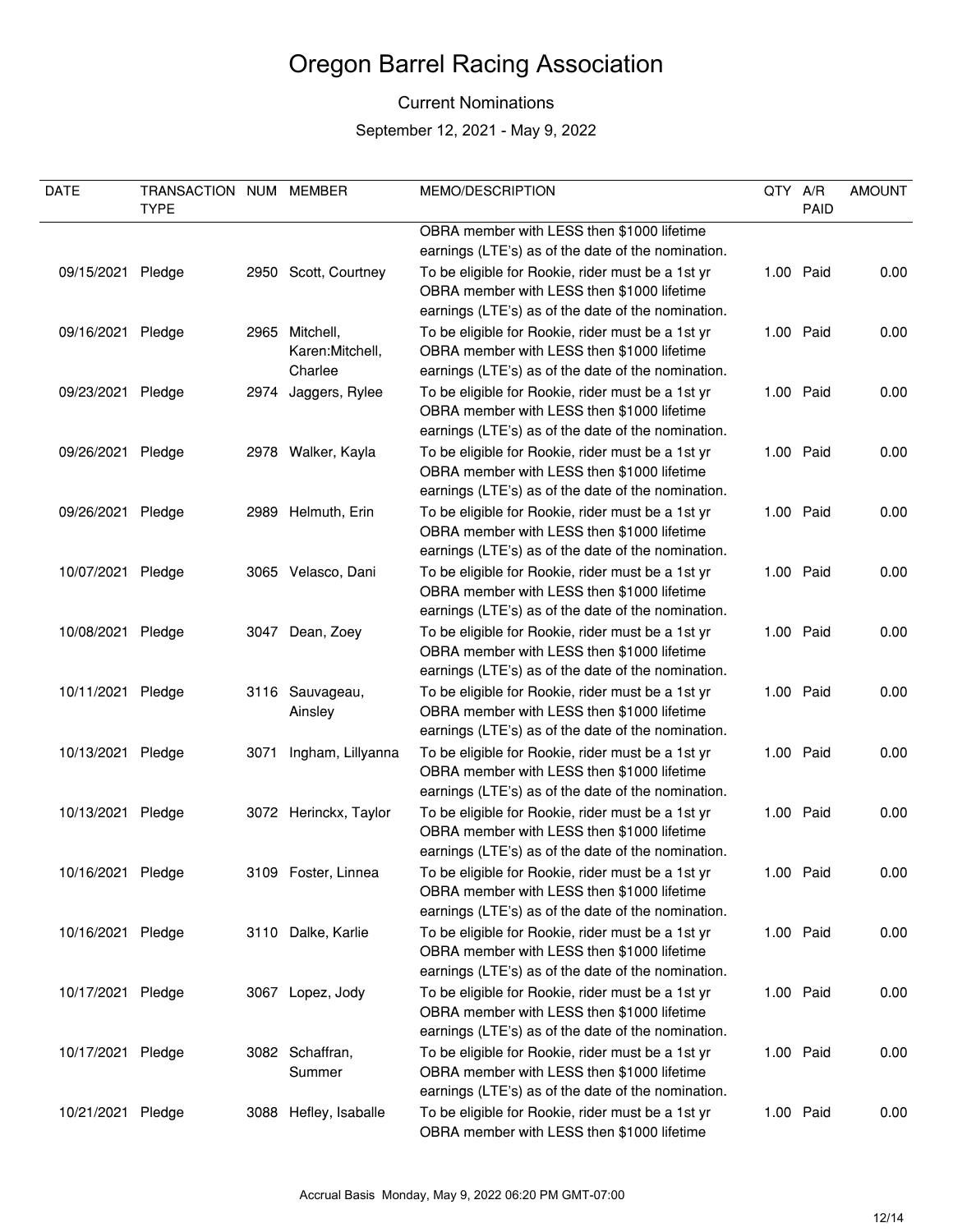#### Current Nominations

| DATE                         | TRANSACTION NUM MEMBER<br><b>TYPE</b> |                        | MEMO/DESCRIPTION                                                                                 | QTY A/R | PAID      | <b>AMOUNT</b> |
|------------------------------|---------------------------------------|------------------------|--------------------------------------------------------------------------------------------------|---------|-----------|---------------|
|                              |                                       |                        | earnings (LTE's) as of the date of the nomination.                                               |         |           |               |
| 10/21/2021                   | Pledge                                | 3087 Groce, Brandy     | To be eligible for Rookie, rider must be a 1st yr                                                |         | 1.00 Paid | 0.00          |
|                              |                                       |                        | OBRA member with LESS then \$1000 lifetime                                                       |         |           |               |
|                              |                                       |                        | earnings (LTE's) as of the date of the nomination.                                               |         |           |               |
| 10/23/2021                   | Pledge                                | 3094 Nicole Schrock    | To be eligible for Rookie, rider must be a 1st yr                                                |         | 1.00 Paid | 0.00          |
|                              |                                       |                        | OBRA member with LESS then \$1000 lifetime                                                       |         |           |               |
|                              |                                       |                        | earnings (LTE's) as of the date of the nomination.                                               |         |           |               |
| 10/26/2021                   | Pledge                                | 3100 Hendrix, Rebecca  | To be eligible for Rookie, rider must be a 1st yr                                                |         | 1.00 Paid | 0.00          |
|                              |                                       |                        | OBRA member with LESS then \$1000 lifetime                                                       |         |           |               |
|                              |                                       |                        | earnings (LTE's) as of the date of the nomination.                                               |         |           |               |
| 11/09/2021                   | Pledge                                | 3115 Leiper, Sommer    | To be eligible for Rookie, rider must be a 1st yr                                                |         | 1.00 Paid | 0.00          |
|                              |                                       |                        | OBRA member with LESS then \$1000 lifetime                                                       |         |           |               |
|                              |                                       |                        | earnings (LTE's) as of the date of the nomination.                                               |         |           |               |
| 11/11/2021 Pledge            |                                       | 3126 Turner, Toni      | To be eligible for Rookie, rider must be a 1st yr                                                |         | 1.00 Paid | 0.00          |
|                              |                                       |                        | OBRA member with LESS then \$1000 lifetime<br>earnings (LTE's) as of the date of the nomination. |         |           |               |
| 11/16/2021 Pledge            |                                       | 3132 Schrunk,          | To be eligible for Rookie, rider must be a 1st yr                                                |         | 1.00 Paid | 0.00          |
|                              |                                       | Cassandra              | OBRA member with LESS then \$1000 lifetime                                                       |         |           |               |
|                              |                                       |                        | earnings (LTE's) as of the date of the nomination.                                               |         |           |               |
| 01/23/2022 Pledge            |                                       | 3184 Lorenstzen,       | To be eligible for Rookie, rider must be a 1st yr                                                |         | 1.00 Paid | 0.00          |
|                              |                                       | Shandi                 | OBRA member with LESS then \$1000 lifetime                                                       |         |           |               |
|                              |                                       |                        | earnings (LTE's) as of the date of the nomination.                                               |         |           |               |
| 01/23/2022 Pledge            |                                       | 3183 Cornett, Riann    | To be eligible for Rookie, rider must be a 1st yr                                                |         | 1.00 Paid | 0.00          |
|                              |                                       |                        | OBRA member with LESS then \$1000 lifetime                                                       |         |           |               |
|                              |                                       |                        | earnings (LTE's) as of the date of the nomination.                                               |         |           |               |
| 02/05/2022 Pledge            |                                       | 3192 Mathews, Joy      | To be eligible for Rookie, rider must be a 1st yr                                                |         | 1.00 Paid | 0.00          |
|                              |                                       |                        | OBRA member with LESS then \$1000 lifetime                                                       |         |           |               |
|                              |                                       |                        | earnings (LTE's) as of the date of the nomination.                                               |         |           |               |
| 02/21/2022 Pledge            |                                       | 3211 May, Brittany     | To be eligible for Rookie, rider must be a 1st yr                                                |         | 1.00 Paid | 0.00          |
|                              |                                       |                        | OBRA member with LESS then \$1000 lifetime                                                       |         |           |               |
|                              |                                       |                        | earnings (LTE's) as of the date of the nomination.                                               |         |           |               |
| 03/12/2022 Pledge            |                                       | 3224 Glennon, Paige    | To be eligible for Rookie, rider must be a 1st yr<br>OBRA member with LESS then \$1000 lifetime  |         | 1.00 Paid | 0.00          |
|                              |                                       |                        | earnings (LTE's) as of the date of the nomination.                                               |         |           |               |
| 03/17/2022 Pledge            |                                       | 3228 Culp, Amelia      | To be eligible for Rookie, rider must be a 1st yr                                                |         | 1.00 Paid | 0.00          |
|                              |                                       |                        | OBRA member with LESS then \$1000 lifetime                                                       |         |           |               |
|                              |                                       |                        | earnings (LTE's) as of the date of the nomination.                                               |         |           |               |
| 03/29/2022 Pledge            |                                       | 3236 Fitch, Emily      | To be eligible for Rookie, rider must be a 1st yr                                                |         | 1.00 Paid | 0.00          |
|                              |                                       |                        | OBRA member with LESS then \$1000 lifetime                                                       |         |           |               |
|                              |                                       |                        | earnings (LTE's) as of the date of the nomination.                                               |         |           |               |
| 04/23/2022 Pledge            |                                       | 3247 Summerville, Jada | To be eligible for Rookie, rider must be a 1st yr                                                |         | 1.00 Paid | 0.00          |
|                              |                                       |                        | OBRA member with LESS then \$1000 lifetime                                                       |         |           |               |
|                              |                                       |                        | earnings (LTE's) as of the date of the nomination.                                               |         |           |               |
| <b>Total for Rookie</b>      |                                       |                        |                                                                                                  | 31.00   |           | \$0.00        |
| <b>Total for Nominations</b> |                                       |                        |                                                                                                  | 372.00  |           | \$8,525.00    |